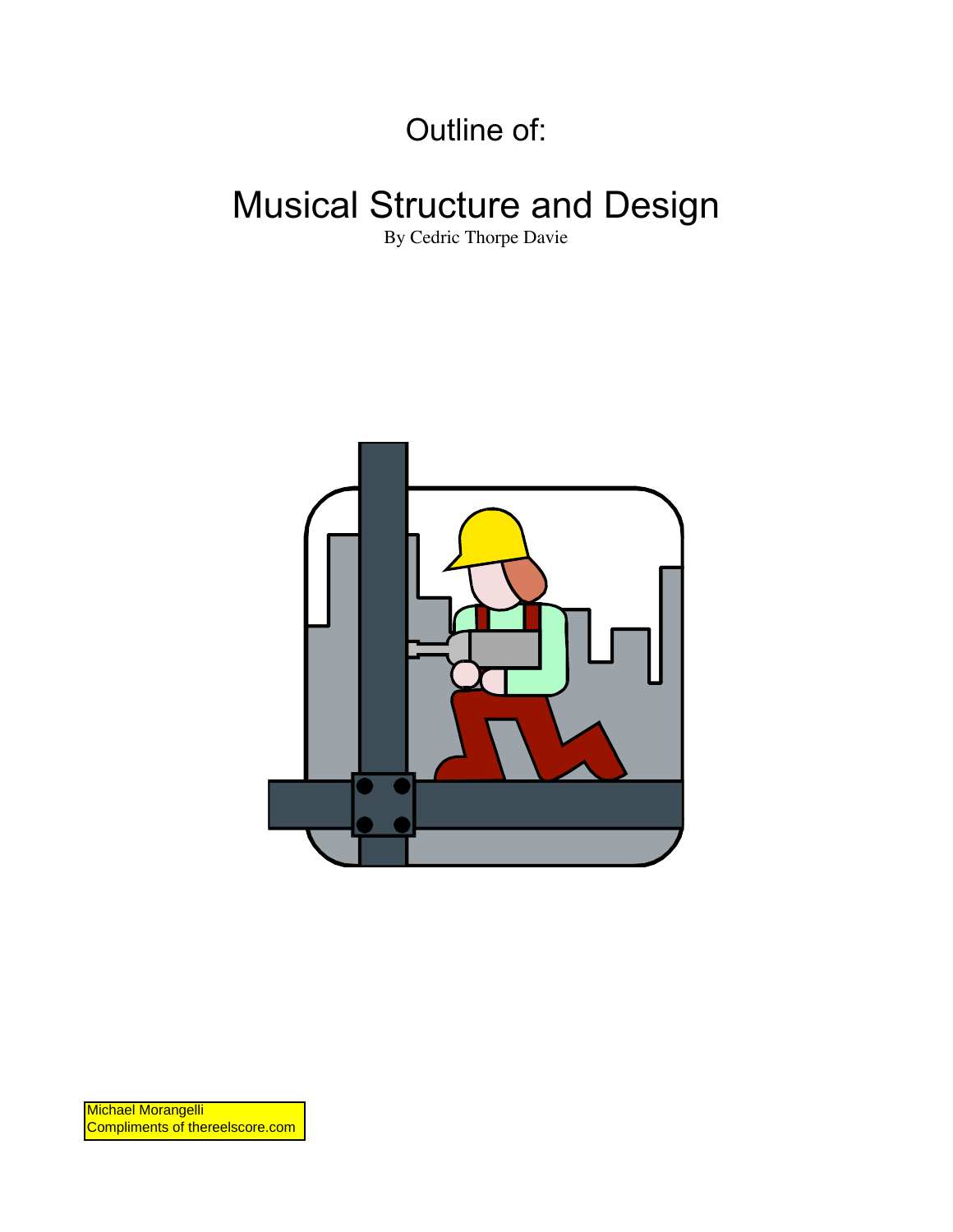## Michael Morangelli Composer

Has performed extensively both in New York City and Boston. His credits include the Angelo Tallaracco and Bob January Big Bands, Fire & Ice Jazz



Octet, and the Blue Rain Lounge Quartet. He was also staff guitarist for South Park Recording Studio.

In Boston 1985 - 2004, he has played with the George Pearson Group (local headliners at the Boston Jazz Society Jazz Festival in 1990), Urban Ambience, and was founder and leader of the Whats New Septet (1995). His Jazz compositions have been recorded by Comraderie Tapes and included in the missing links Tape Sampler.

Composing for film since 1996, he has provided scores for Board Stories, Rules of Order, the independent production American Lullaby, the CityScape production Wastebasket, and Il Moccio - an April 2004 New York Film and Video entry. He has also provided music, efx, and sound design for Eric Mauro and his work has appeared on theBitscreen.com, the Seoul Animation Festival, Aspen Shortfest, and the ExCentris New Media Festival in Montreal.

#### Film

Worked with high quality samples. Delivery on DAT accompanied by the Audio Data files and either the sequence or Finale Lead Sheet Conductors score if required.

All material is laid up to QuickTime for review with spotting and cue notes if required.

#### WEB

Flash audio materials are optimized for file size and laid up in Flash suitable for web display. Both the .fla file and the .swf file are accompanied by all sound and music samples in AIFF format (with Sound Designer II if required).

All Flash animations can be converted to QuickTime should that format be required.



337-B Canterbury Court, Lakewood, NJ 08701,732.674.3579 info@thereelscore.com // www.thereelscore.com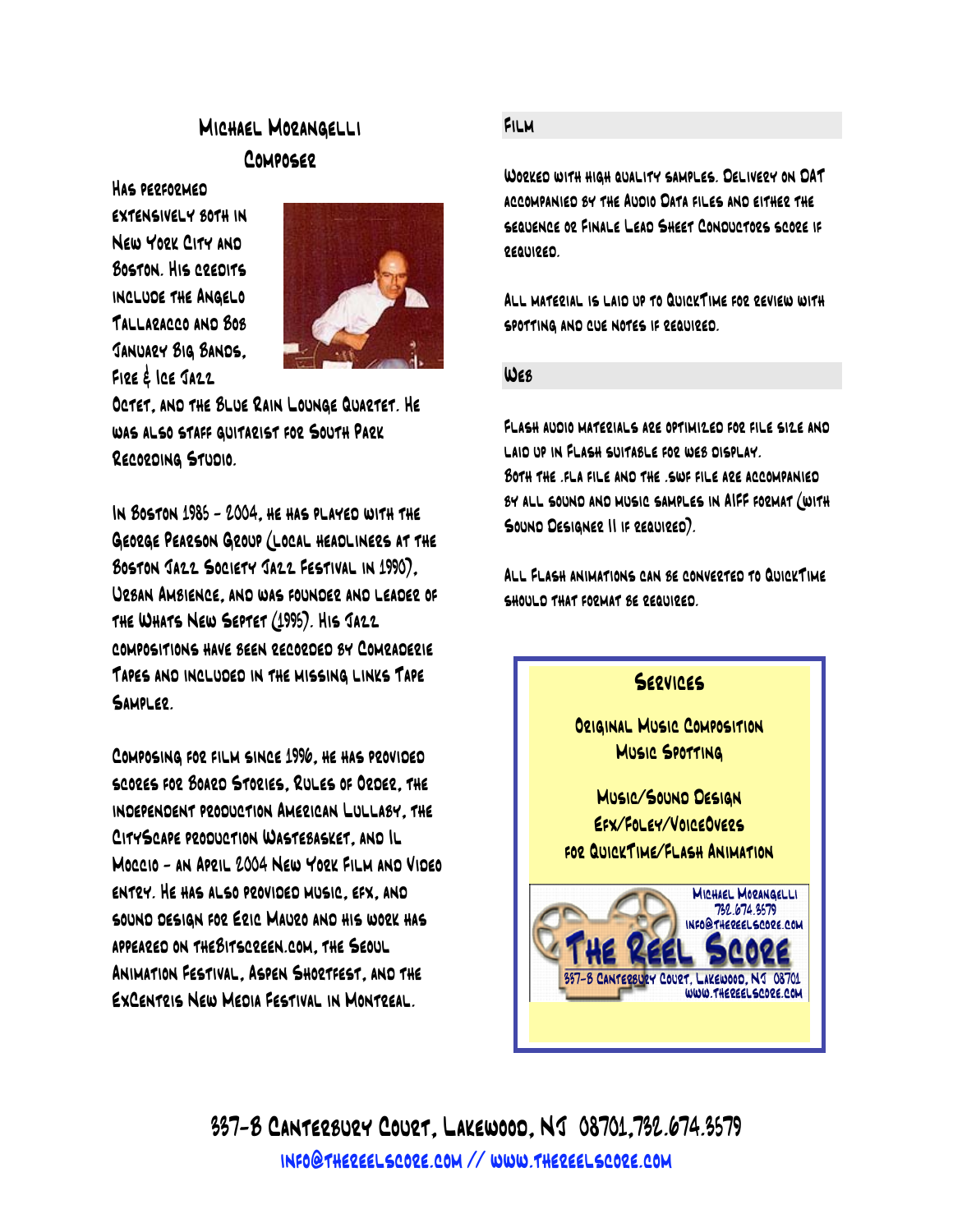## NB: Different musics (styles) have varying structural requirements

- 1. Smallest unit of musical design
	- a. Built into:
		- i. clause (phrase)
		- ii. sentence (statement & answer phrases)
		- iii. paragraphs (big movements are constructed of logically connected paragraphs)
	- b. Punctuated by:
		- i. impressions of rest
		- ii. of incompleteness
		- iii. of surprise
- 2. Phrase
	- a. Smallest rhythmic unit
		- i. a unit of a few bars
		- ii. ending with a cadence
		- iii. having a certain unity of its own
	- b. Usually between 3 to 6 bars in length
		- i. smaller and larger are found
		- ii. 4 bars the most common
	- c. Phrase extension
		- i. by adding after opening and before final
		- ii. by adding after final



- d. Sentence
	- i. Two or more phrases combined
		- 1. to balance one another
		- 2. to add to one another's meaning
	- ii. Simplest consist of 2 balanced phrases a statement and a response

| <b>Statement Phrase</b> |  |  | <b>Response Phrase</b> |  |  |
|-------------------------|--|--|------------------------|--|--|
|                         |  |  |                        |  |  |

iii. First basic proposition of musical design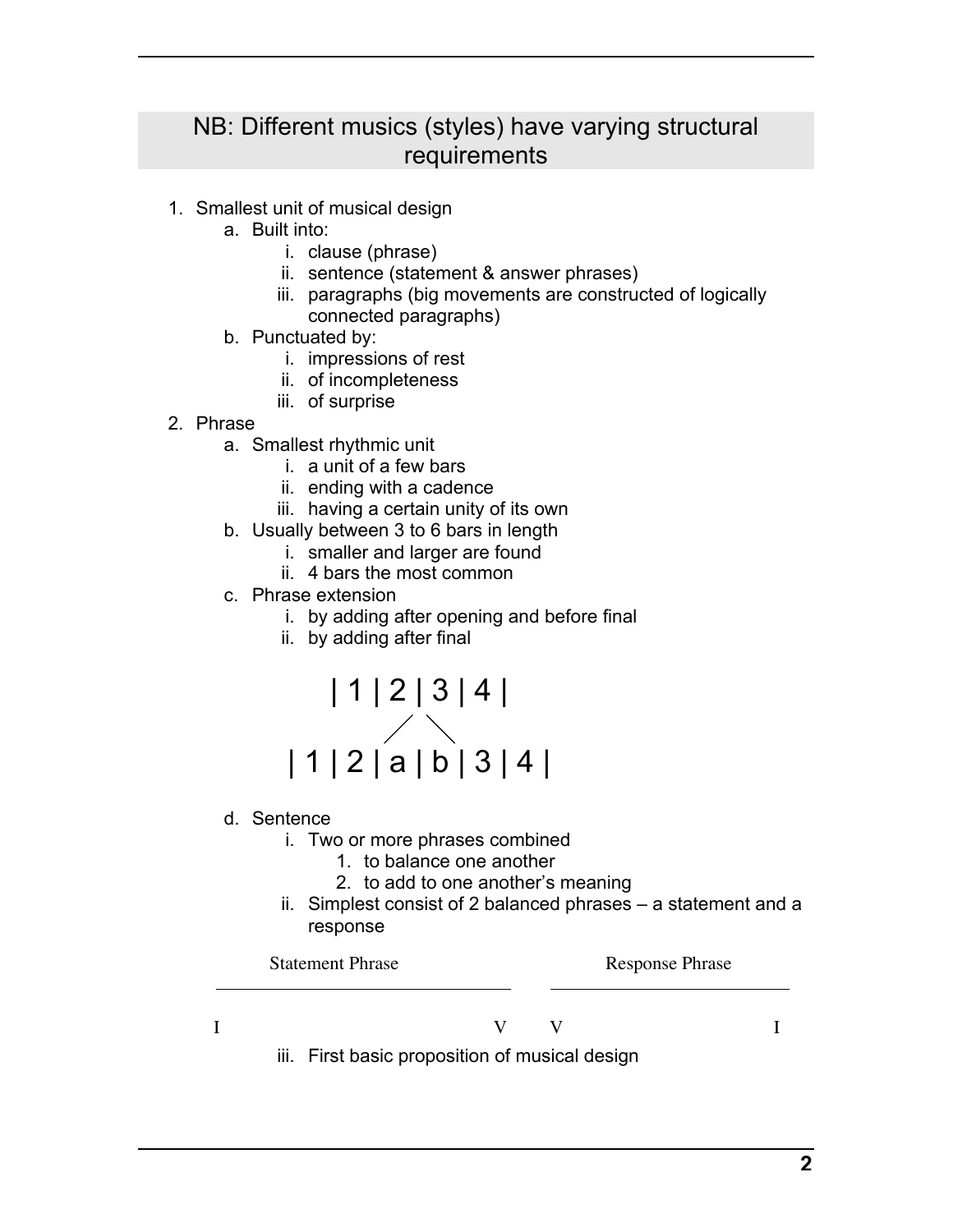- 1. consists of a statement (in itself incomplete) balanced by a further answering statement which 'finishes' or 'completes'
- 2. the sense of completeness (or not) depends upon the nature of the cadence at the end of the passage
- iv. Main driving force in music is feeling of incompleteness
	- 1. by inconclusive cadence in the Tonic Key
	- 2. by modulating to a new key which might end in a 'final' but not sound so in context
- v. The of feeling of incompleteness
	- 1. avoids the sense that music is chopped up into small pieces
	- 2. as a sense of unrest which is resolved to a sense of repose at a the phrase ending
- vi. Can have more complex sentences of 3 phrases 4 is possible but uncommon
	- 1. don't need to be of equal length
	- 2. 'overmapping' one phrase or sentence closes into the next with the last chord being also the  $1<sup>st</sup>$  chord of the succeeding phrase
- 3. The Two Basic Forms
	- a. The 'basic' element implies that all music shows some traceable connection with one another – with two exceptions
		- i. From Liszt to Berlioz (middle of  $19<sup>th</sup>$  century) continuing to contemporary times there has been a deliberate attempt to avoid such connections
		- ii. Many pieces written to words follow literary structure to provide form
	- b. Forms
		- i. Ternary 3 parts consisting of 'statement' / ''contrast' / 'restatement'
		- ii. Binary 2 roughly equal parts with the second and answer to the first
		- iii. Should be determined by the sound and NOT by the 'appearance' of the music – listened to rather than seen in print
	- c. Refined form concept
		- i. Open 2 part form 'A' section demands completion by 'B' section



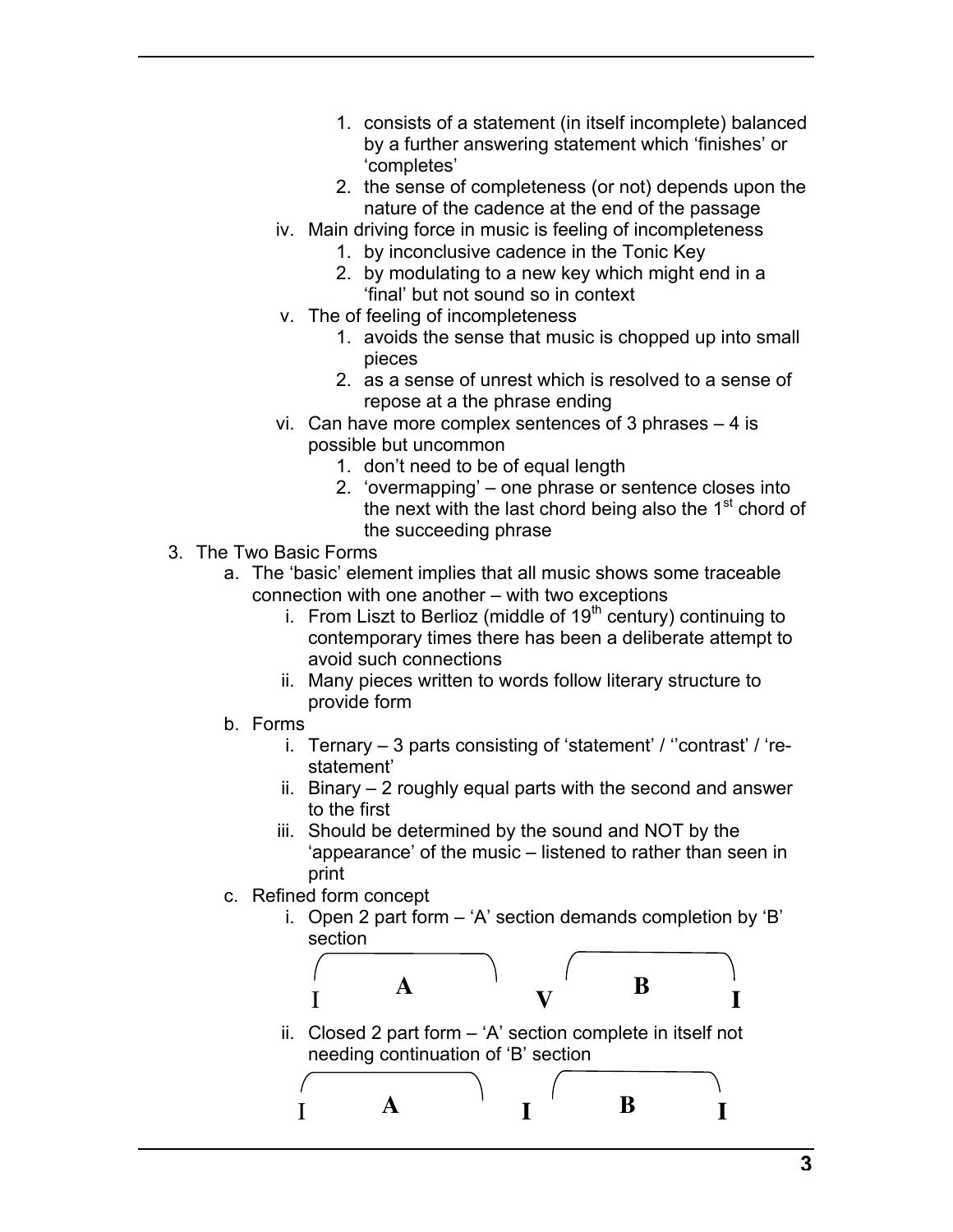

## **||: A :||: B :||**

3. Three Part Form Open or Closed

## **||: A :||: B A :||**

a. Embellishments or minor alterations may be introduced into the repeat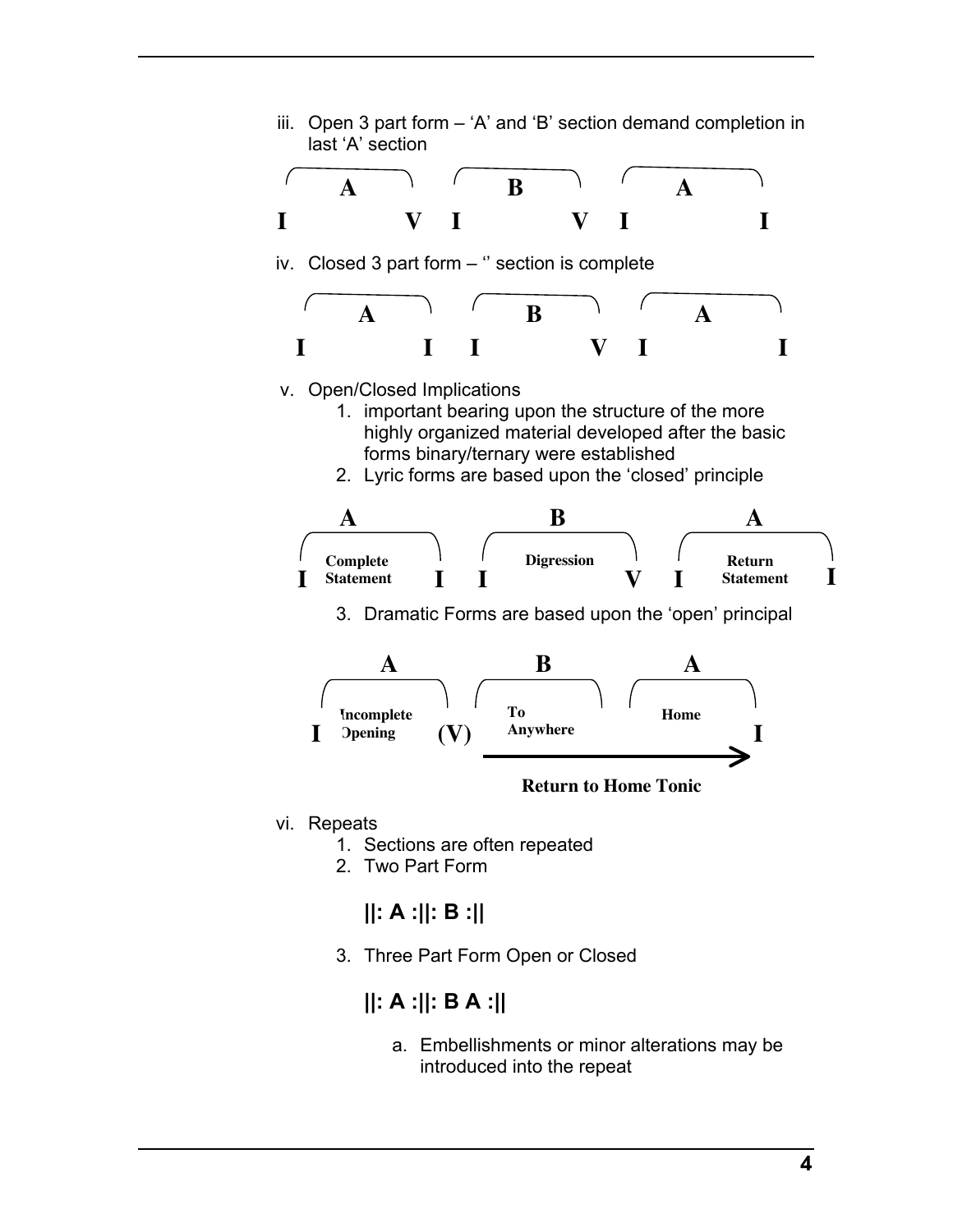- b. Sometimes the first section can end open then the repeat end closed
	- i. These are considered closed form since the end of the repeat is the real end of the section
	- ii. The strict form is sometimes modified by the addition of and introduction or coda
- 4. Expansion of the Closed Principle
	- a. The basic idea of the simple 'closed' 3-part form (statement/digression/re-statement) underlies several more extended types of musical structure
		- i. Four main types
			- 1. 'aria' or 'da capo' form
			- 2. 'minuet and trio' form
			- 3. 'episodical' form
			- 4. simple 'rondo' form
		- ii. all display the same main feature that the first section is complete in itself
			- 1. this creates a 'sectional' in feeling
			- 2. complete organic unity cannot be so constructed most suitable for lyrical rather than dramatic ideas
	- b. 'Aria' or 'Da Capo' Form
		- i. use of the 'da capo' to indicate that re-statement should perform 1<sup>st</sup> section over again

# **|| A || B , da capo (A) ||**

- ii. no attempt at anything other than a re-statement is a repeat of the 1<sup>st</sup> section
- iii. this 'sandwich' form might not be well balanced or satisfying
	- 1. the full 'da capo' might be nothing more than convention
	- 2. modern practice of playing just the instrumental introduction – closing on the tonic
		- a. makes satisfying end
		- b. provides balance of key
		- c. sufficient recollection of original subject matter

#### **NB**

Music exists in time – not space – for the ear, being satisfied by a return to the main key of the piece and by a sufficient reminder of the matter of the main section – avoids losing interest in a mechanical re-statement of 'heard' material

- c. 'Minuet and Trio' Form
	- i. the simple 'closed' 3-part form is expanded by multiplication
		- 1. 'Minuet' as a complete statement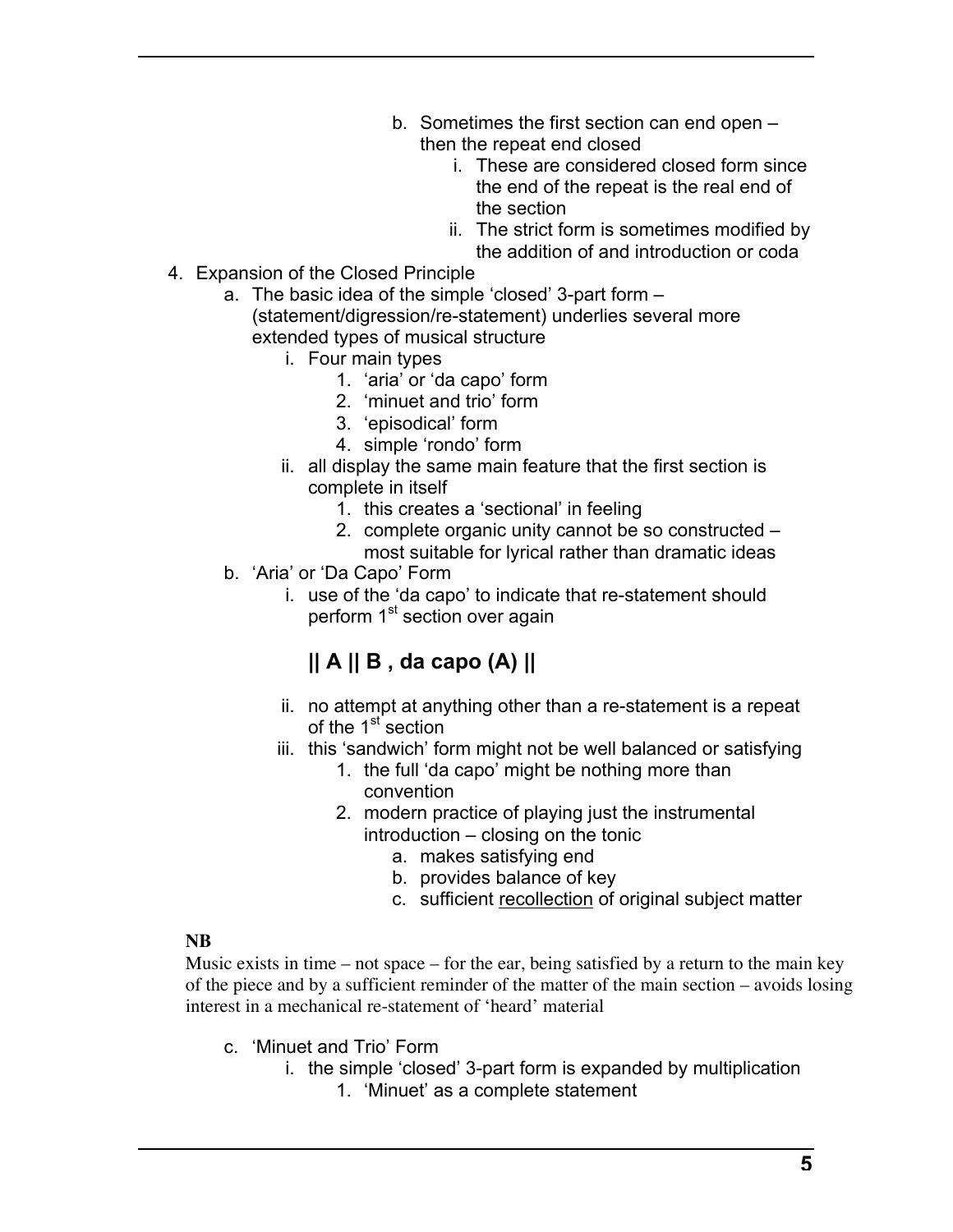- 2. 'Trio' is digression or contrasted statement
- 3. then re-statement a return to  $1<sup>st</sup>$  statement usually without the repeats



- d. Episodical Form
	- i. It is a middle section independent of the main or first part of the piece
		- 1. to smooth over 'joins' between sections
		- 2. to make various sections flow into one another
		- 3. to prepare the war for the next section
		- 4. to eliminate unnecessary repeats

### **|| Into || A Section || Into || Episode || A2 ||**

| Episode in<br>Tonic Major<br>ending on<br>Dominant |
|----------------------------------------------------|
|                                                    |
|                                                    |

- 5. The episode smoothes over the joins here ending of B is not the expected full close but the Dominant making a completely prepared movement leading to A2
- e. Simple Rondo Form
	- i. Characteristic of all Rondo Forms is a complete statement given at the start and is alternated with several successive contrasted sections

# **|| A B A C A D ||**

- ii. Main theme recurs always in the Tonic Key with episodes in various related keys
- iii. Simple Rondo lost ground as subtler and more highly organized forms of music emerged
- 5. Expansion of the 'Open' Principle

#### **NB**

Eventually must deal with the fundamental question of Tonality or the relationship of the various keys within the structure

- a. Development of the 'open' 2 part form
	- i.  $1^{st}$  part
		- 1. opening clause of section in the tonic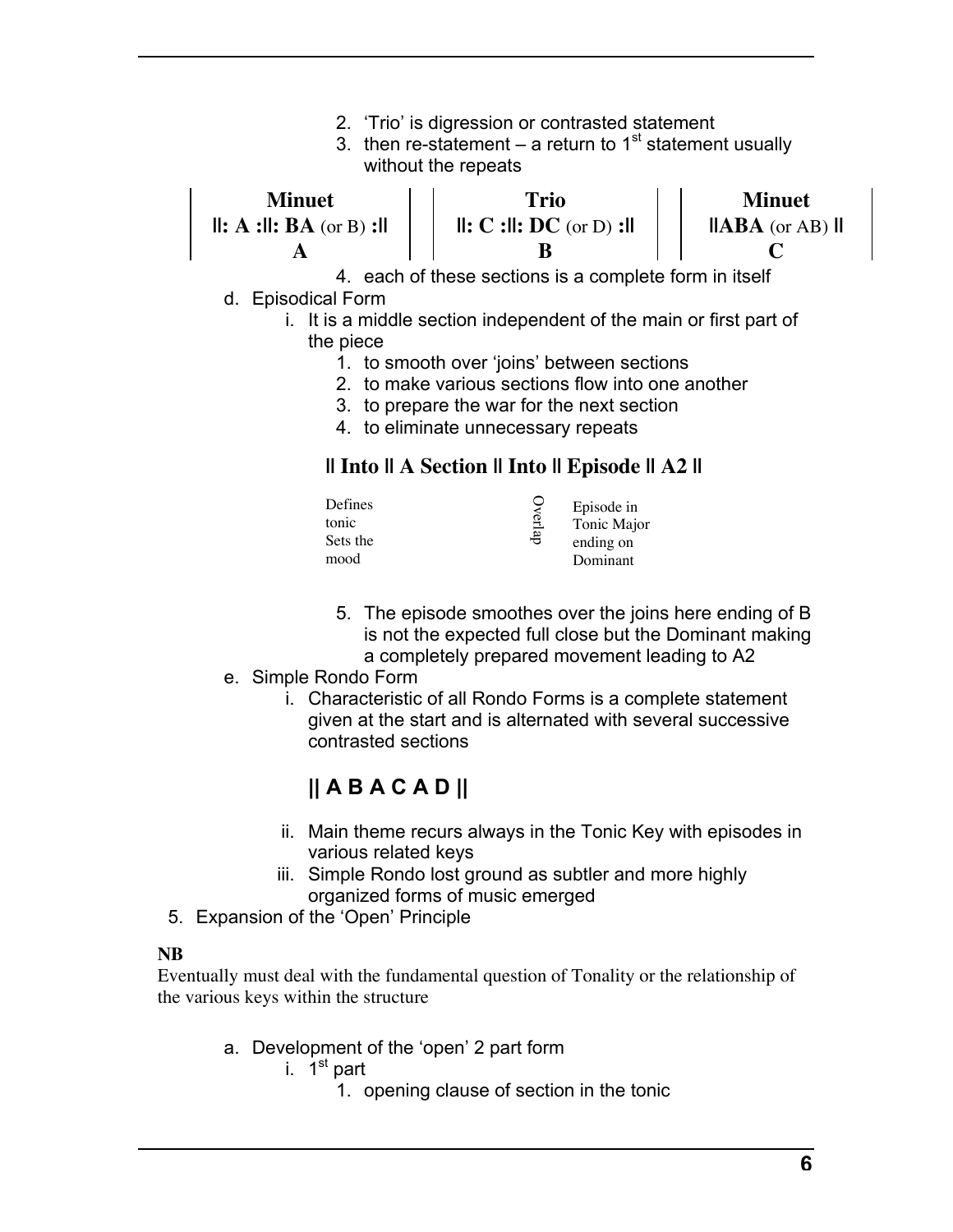- 2. modulating to a related key
- 3. leading to a fairly substantial closing section definitely in that key
- ii.  $2^{nd}$  part
	- 1. same opening section as the  $1<sup>st</sup>$  part now in a related key
	- 2. finding its way back to the key of the Tonic
	- 3. usually ends with same closing bars as  $1<sup>st</sup>$  part but now in the Tonic key
- iii. reached highest stage of organization in the more elaborate works of  $18^{th}$  century composers
	- 1.  $1^{\text{st}}$  part
		- a. main idea in Tonic key
		- b. subsidiary idea in a related key usually dominant or relative minor
	- 2.  $2^{nd}$  part
		- a. main idea (or close to) in a related key
		- b. working back to the home-Tonic
		- c. subsidiary idea in the Tonic
- iv. The key schemes of the two parts within itself and in relation to the whole – constitute one of the most important and significant facts in the history of Western music
	- 1. provoked thought on the question of further expansion
	- 2. set up the 'open' 3 part form a transition to the Sonata
- b. Transitional Forms
	- i. The principle of recapitulation of the main or  $1<sup>st</sup>$  idea in writing extended open forms
	- ii. Subsidiary idea of the  $1<sup>st</sup>$  part is itself divided into two distinct parts
		- 1. first begins as a transposition of the main idea into the dominant key
		- 2. with return to the Tonic in the  $2<sup>nd</sup>$  part
		- 3. has the effect of a recapitulation of the beginning of the first part – as both ideas begin alike
	- iii. shows contrast of key is more important than contrast of subject matter – the key contrast is a basic factor of all 'open' forms

### **||: Main Idea | Subsidiary Idea :||**

| Tonic | Transition to Return to |       |
|-------|-------------------------|-------|
|       | Dominant                | Tonic |

- iv. *JS Bach* Open 2 part form
	- *CPE Bach* Transition from 2 part open toward Sonata Form

*Haydn//Mozart* – Sonata form principles

v. Crucial stage in the history of the Sonata Form

∃ach part repeated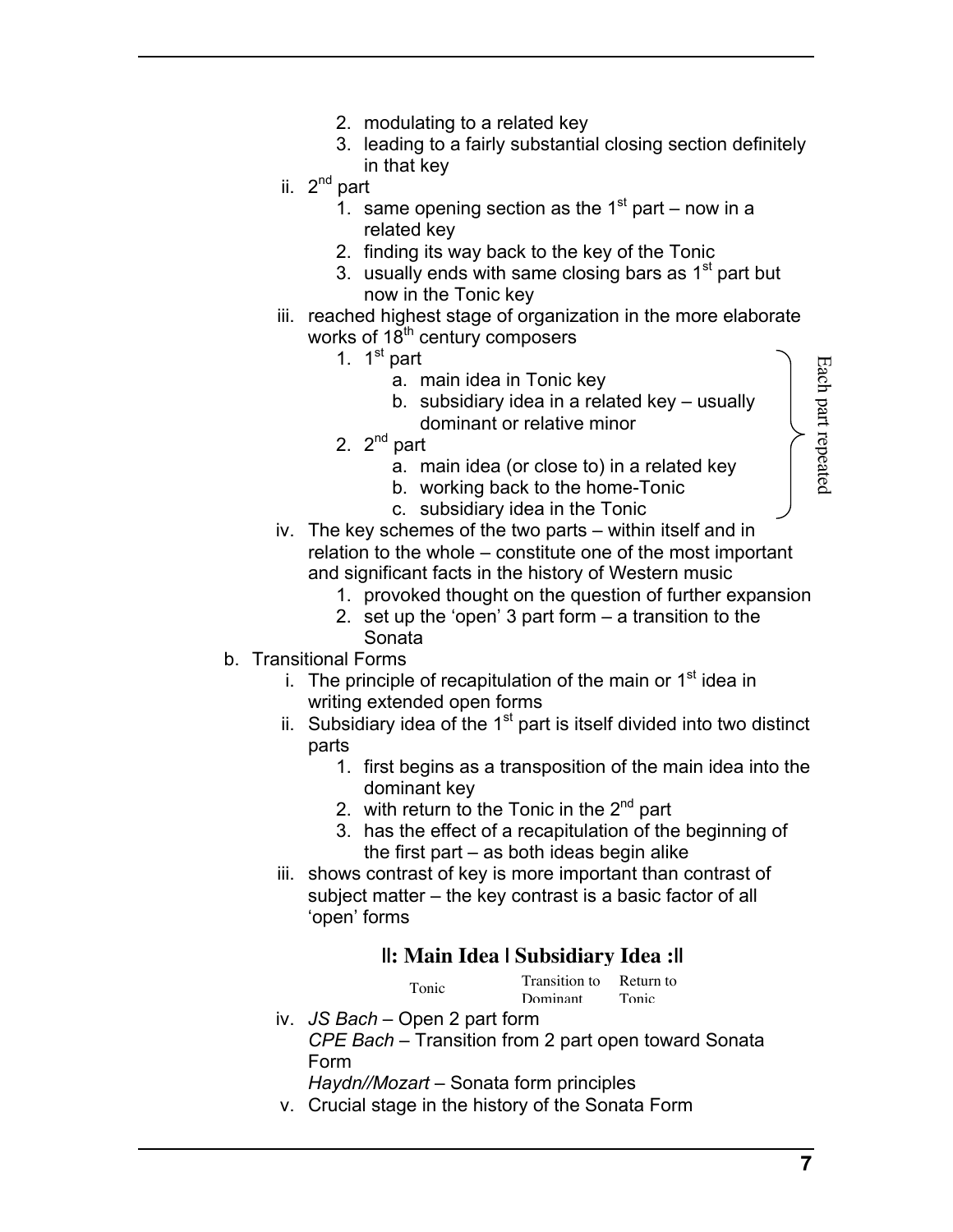- 1. clinging to opening the  $2^{nd}$  part with the main idea in the dominant key
- 2. gave way to the 'disappearance' of the dominant key at this place in the design
- 6. The Sonata Form
	- a. Composers (in transition) finding it impossible to expand further on the 2 part principle turned gradually to a 3 part one
	- b. Rhetorical Movement depends upon long stretches of unbroken mood, of uninterrupted flow of musical idea
		- i. Enlarges upon a single topic
		- ii. Achieves unity through never departing from that topic
		- iii. A 'continuous' expansion
	- c. Sonata Style object is to bring into play contrasted (even opposed) ideas whose interplay and reactions to one another provide the interest of the music
		- i. Achieve unity by making varied material coalesce
		- ii. By reconciling and resolving the conflicting and contrasting elements
	- d. Haydn grasped the dramatic value of the contrast and opposition of two keys
		- i. Had grown as a natural function of the melodic development of small open forms
		- ii. In his work it is clearly shown that the contrast of Two Tonalities and their ultimate reconciliation is the fundamental basis of the Sonata form
		- iii. He began both groups of thematic material with the same melody but in contrasting keys
	- e. History of the Sonata Form is in two stages
		- i. Haydn the organization of the material contained the contrasted key groups
		- ii. Beethoven the expansion of the whole system of key relationships to embrace the entire range of tonality
			- 1. made possible by equal temperment
			- 2. no longer restricted circle of keys of the earlier era
	- f. Sonata Form

## **Into | Exposition | Development | Recapitulation**

| ⊂       | Vith             |
|---------|------------------|
| ptional | optional<br>Coda |

#### i. Exposition

- 1.  $a^2 1$ <sup>st</sup> group of material is in Tonic key
- 2. link or transition leading to 'edge' of new key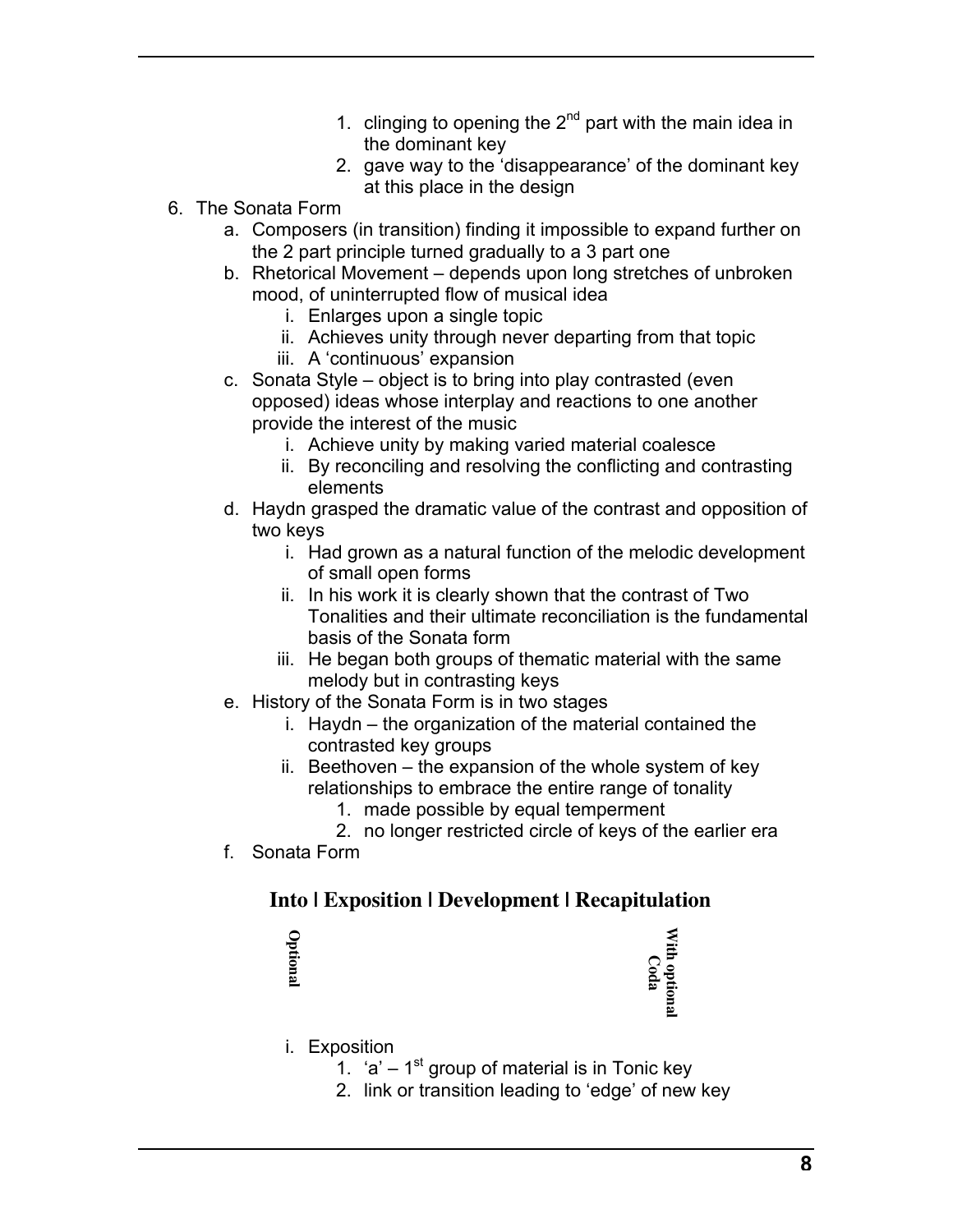- 3.  $b' 2^{nd}$  group of material in related key
- 4. the repeat a survival from smaller open forms and are seldom played
	- a. survived as late as Dvorak and Brahms
	- b. often omitted by Beethoven





- ii. Development
	- 1. digression to new keys not previously emphasized
	- 2. using material from
		- $a.$  1<sup>st</sup> group
		- b. new
		- c. both  $1<sup>st</sup>$  group and new
	- 3. leads back to the original tonic key
- iii. Recapitulation
	- 1. 'a'  $1^{st}$  group of material again in the tonic key
	- 2. transitional passage modified so as NOT to lead away from the home key
	- 3. 'b'  $2^{nd}$  group of material IN the home key
	- 4. repeat of  $(2)$  &  $(3)$  virtually abandoned when the sonata form was well established





- iv. During the transition between Bach  $\rightarrow$  Haydn, the main emphasis in music shifted to the dramatic functions
	- 1. emergence of the Sonata form
	- 2. recession of pure counterpoint in favor of increased harmonic interest for its own sake
	- 3. new opera of Gluck replaced the older form ('concerts in fancy dress')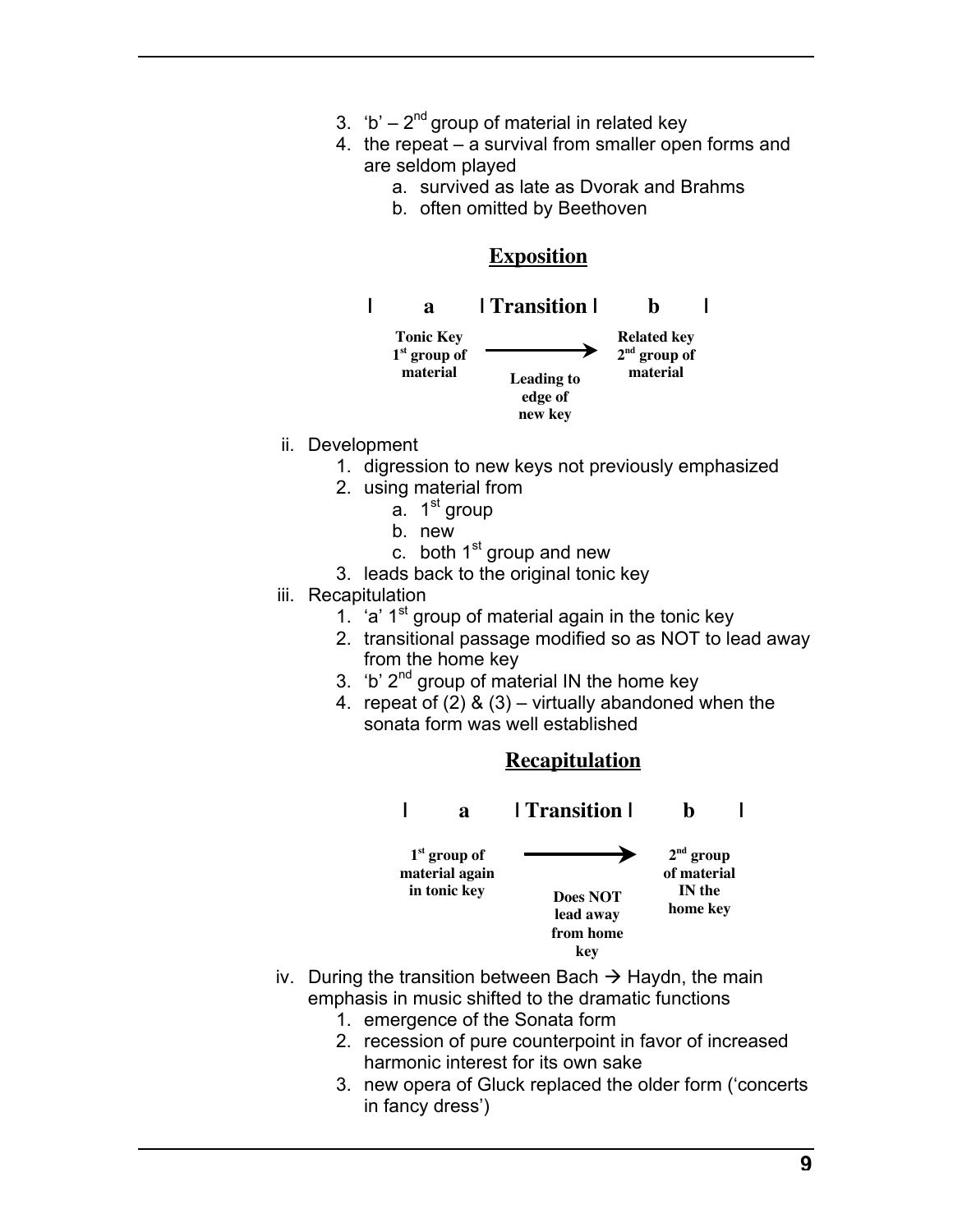4. the beginnings of orchestration on modern lines – with the development of instruments which made it possible

#### **NB**

The sonata style is essentially a dramatic one – involving contrasts of mood  $&$  emotional temperature – it is thus that the juxtaposition of key-centers or tonics assumes so great an importance

- g. The Exposition
	- i. The material is ordered into two tonally-contrasted groups or 'subjects' (groups)
		- 1. the  $1<sup>st</sup>$  group more often consists of a single musical idea – but can and may contain two, three, or more
		- 2. the  $2^{nd}$  group rarely consists of LESS than two distinct ideas – usually of more
			- a. the first idea of the  $2^{nd}$  group may open with the same phrase as the  $1<sup>st</sup>$  group
			- b. the last (closing section) normally gives the impression of 'rounding-off' and important part of the design – often harking back to some earlier idea usually from the  $1<sup>st</sup>$  group
	- ii. the composer has to arrange the tonal or key-relationships of his groups so that the progression of tonalities from the first to the second is felt to be in the direction of increased action or emotional impetus
		- 1. accounts for the use of the dominant or relative major key for the second group during the early history of the mature form
			- a. these particular shifts of key-center have that effect
			- b. produces a psychological 'step up'
		- 2. with Haydn and Mozart this was almost universal, Beethoven (Brahms following) exploited the mediant  $(3<sup>rd</sup>$  degree of major or minor scale) and sub-mediant  $(6<sup>th</sup>$  degree of the major or minor scale) in relation to an established major scale
		- 3. the important element is the contrast of MAIN keycenters
			- a. having established a second main key, possible to diverge from it temporarily
			- b. if handled properly, can throw the second key into increased relief
	- iii. the transition
		- 1. main function is to lead satisfactorily from one key to the THRESHOLD of another
			- a. variety in method and material has been used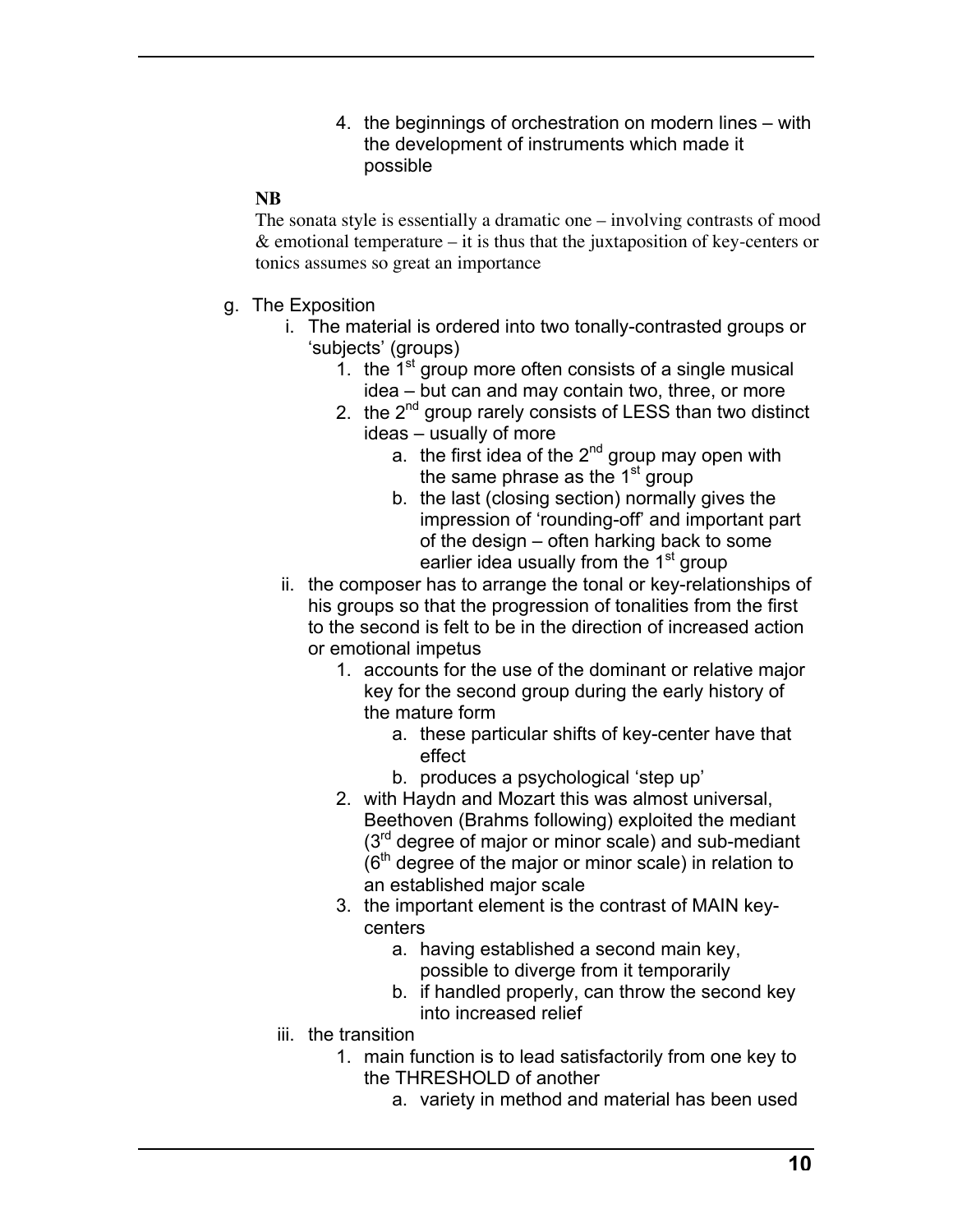- b. but must provide a 'spring-board' for the key of the  $2^{nd}$  group
- c. must NOT interfere with the opposition of the two main key-centers – so must not settle too firmly in any new key
- h. The Development
	- i. The place for dramatic action, the unexpected, AND towards the end a leading to the recapitulation
	- ii. The principle of this section is that it will provide 'adventure and suspense'
		- 1. provides the opportunity for tonal digressions ventures into keys or tonalities more or less remote from the tonic
		- 2. exploration contrasting with the stability of the firmlyrooted exposition – can also be purely episodical (based on fresh musical matter)
	- iii. the last part of the development is the critical point in arriving at the 'threshold ' of the home-tonic key – this last part is an approach to the recapitulation
- i. The Recapitulation
	- i. Aesthetic effect is to restore the emotional balance of the movement by providing stability and security after the tonally adventurous middle section
		- 1. a complete restatement of the exposition material but now centered throughout on the home-tonic
		- 2. can be modified by shortening sections or omissions, etc.
		- 3. Haydn is much freer in treating this part some almost fantasias upon some of the material in the exposition
			- a. Stays strictly in the key of tonic
			- b. Have distinct qualities of 'summing up' rather than 'restatement'
	- ii. These are different approaches to creating in the MIND of the listener the feeling of satisfaction in the successful completion of a 'process'
	- iii. To remain in the home-key throughout, the transition must be altered slightly to allow the natural continuation of the in the Tonic – again, this can be altered by the composer with a new transition, restatement, etc.
	- iv. Ultimately, the Recapitulation unifies 'that which was diverse'
- j. The Coda
	- i. Name given to that part of the movement which remains after the recapitulation is completed
		- 1. an optional part of any movement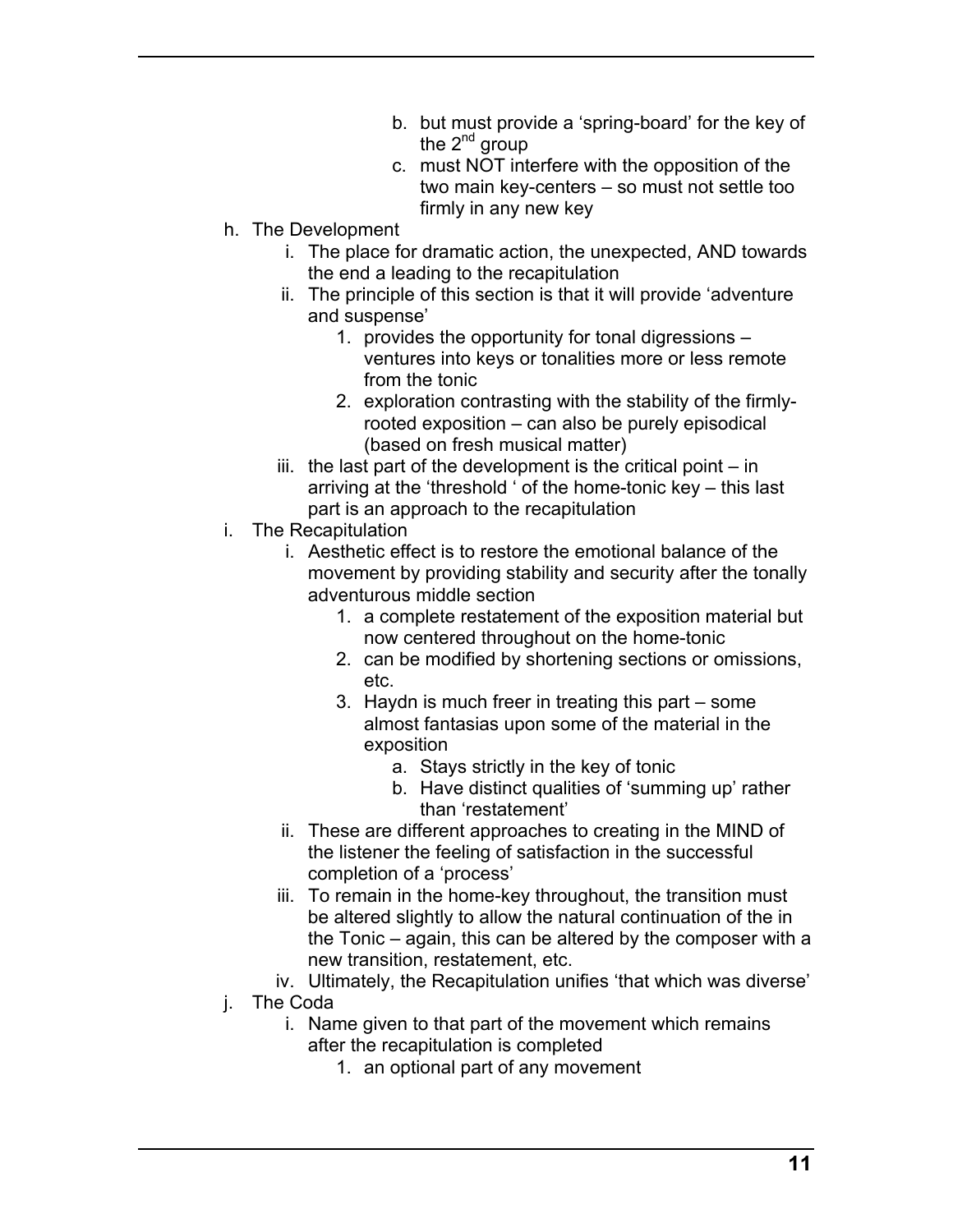- 2. though rare for extended works from Beethoven onward to be without
- ii. origins in the desire to reinforce final cadences by repetition and extra emphasis on the Tonic Chord
	- 1. ends of works could be made more imposing
	- 2. could be differentiated from the ends of mere sections
	- 3. Beethoven in his  $2^{nd}$  &  $3^{rd}$  periods the coda becomes an integral part of the design – his large scale designs demanded more than the normal practice of Haydn or Mozart
- 7. Variants of the Sonata Form
	- a. The Abridged Sonata Form
		- i. Sonata form without 'development'
		- ii. Convenient medium for lyrical movements in which the contrast of keys between the main themes is a matter of relief for the ear rather than 'dramatic opposition'
			- 1. frequently found in the slow movements of classical sonatas, symphonies, and etc.
			- 2. suitability for slow movements is apparent
		- iii. became the orthodox pattern for the overtures to early  $19<sup>th</sup>$ century Italian opera – in a peculiarly standardized shape
	- b. The Sonata-Rondo
		- i. A hybrid form containing the elements of both sonata and the simple rondo
			- 1. favorite design for the final movements of classical concertos
			- 2. also frequently the last movement in sonatas more rarely in works for the large chamber-music combinations – seldom in symphonies
		- ii. differs from the sonata form:
			- 1. themes tend to be well defined melodies rather than organized groups of material
			- 2. that the first theme or group is restated in the tonic key immediately after the second has been 'given out'
			- 3. the development is normally episodical
		- iii. format:
		- **A1** Main Theme in Tonic Transition leading to threshold of related
			- key
		- **B1** Second Theme in related key
		- **A2** First return of Main Theme in Tonic
		- Episode and/or development centered in a related key, or in the tonic minor
		- **A3** Second return of the Main Theme in the tonic transition
		- modified to remain in Tonic
		- **B2** Return of thee second theme in tonic
		- **A4** Final return of Main Theme in Tonic usually with a Coda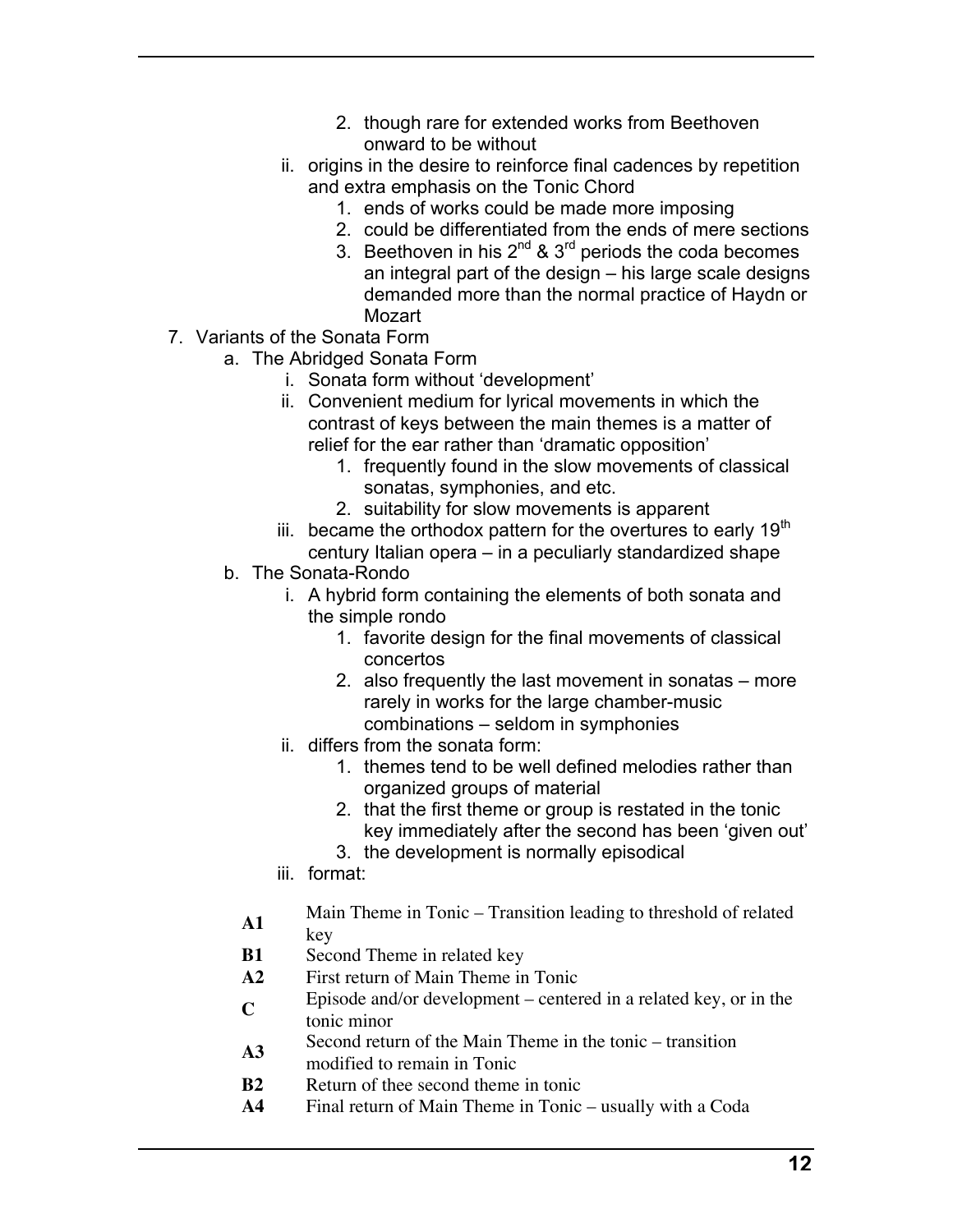- iv. the type of material which will lend itself to this type of design is likely to show best qualities at once – rather than thorough a development
- v. there can be other variations on the Rondo i.e. ABABAB with B occurring in different keys at each appearance
- 8. The Concerto
	- a. Basic problem to be solved is how to make the best use of the elaborate and expensive musical forces and not have those forces kept in a subordinate position to not swamp the soloist
		- i. First to work out a satisfactory solution were the writers of 17<sup>th</sup> century opera
		- ii. Alesandro Scarlati was the most renowned and his method followed by Handel and Bach
			- 1. employed the orchestra in such a way as to give both scope to develop its own personality and to act as an accompaniment and partner to the soloist
			- 2. Bach used the form as the basis of his enormous choral works – with the chorus as part of the ritornello and also the soloist
		- iii. Led to the standardization of form the 'ritornello'
	- b. Background
		- i. The ritornello form
			- 1. Used normally in the first or main section of the 3-part 'da capo' form – the name being derived from the ritonello or instrumental introduction which opens and then returns at intervals between the musical paragraphs which make up the solo part
			- 2. It is a substantial musical section complete in itself
				- a. containing some or all of the main features of the piece
				- b. is played by the orchestra
				- c. well grounded in the tonic key
					- i. finishes with a strong full close
					- ii. any modulations which occur are transitory or incidental
			- 3. at the close of the ritornello the soloist opening in the tonic key delivers a musical paragraph
				- a. may be in part or in whole based upon thematic material contained in the ritornello
				- b. may be entirely new
				- c. first solo paragraph modulates to a related key – usually relative major or dominant
				- d. makes a full close in the key of modulation
			- 4. the ritornello returns in the newly modulated key from the preceding solo section – usually in a substantially shortened version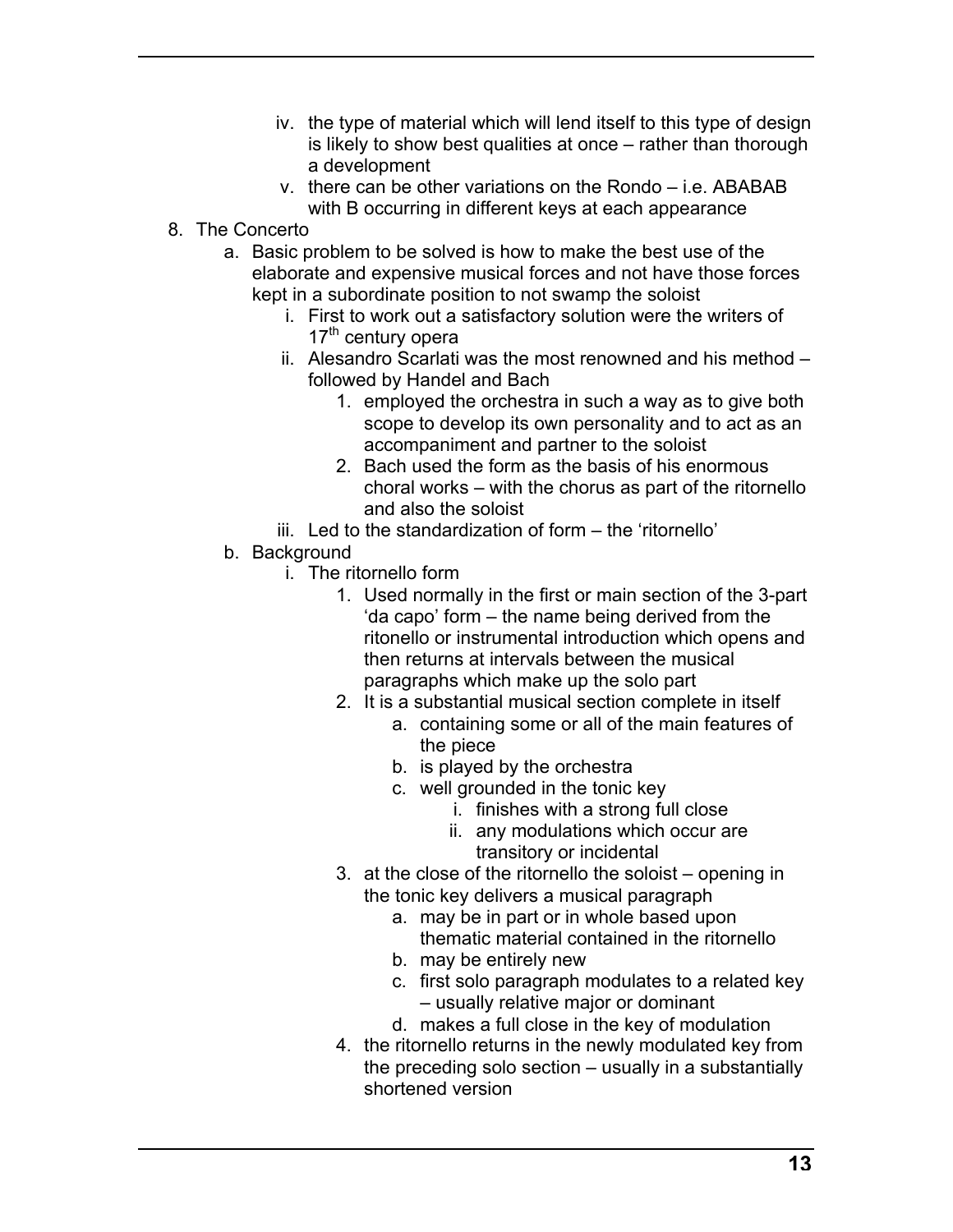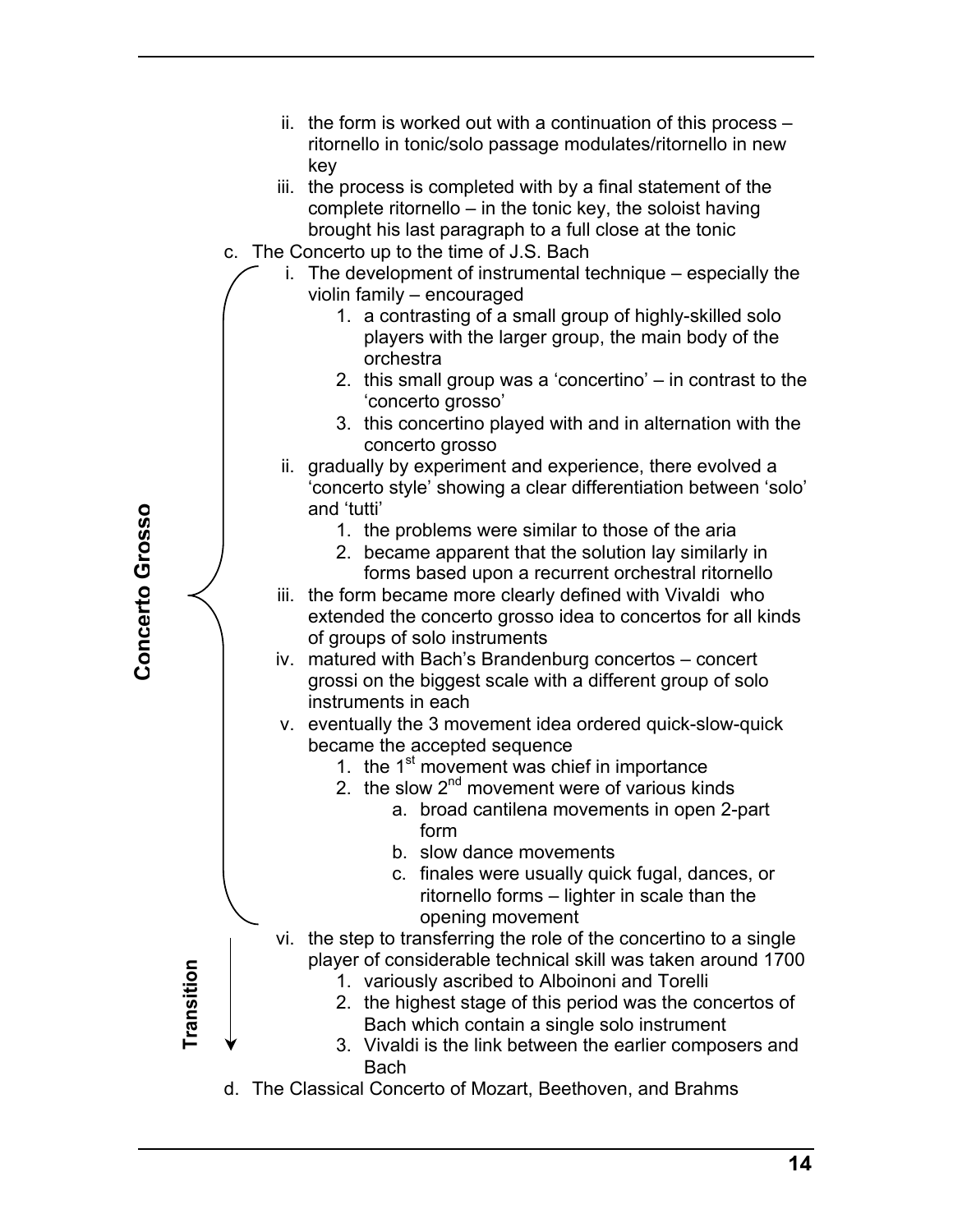|                   | i. Progression from the ritornello idea of Bach to the dramatic<br>forms                                                                                                                                                                                                                                                                                                                                                         |
|-------------------|----------------------------------------------------------------------------------------------------------------------------------------------------------------------------------------------------------------------------------------------------------------------------------------------------------------------------------------------------------------------------------------------------------------------------------|
|                   | ii. Arose a unique feature that has the orchestra designed to<br>set forth some of the main material of the movement without<br>entering into the realm of dramatic action<br>1. arouses anticipation of the more colorful and active<br>elements which will follow the entry of the soloist<br>2. this opening 'tutti' is allied to and derived from the<br>Bach type 'ritornello'<br>iii. the scheme of the Classical Concerto |
| 1. Tutti          | Akin to a ritornello, centered in tonic with only incidental<br>modulations, will contain some or all of the themes which form<br>the exposition                                                                                                                                                                                                                                                                                 |
| 2. Solo entry     | Exposition of the material along sonata lines, orchestra<br>accompanies, may not have all/or additional themes stated in<br>'tutti', orchestra usually winds up section with a 'forte' statement<br>of the last part of the tutti                                                                                                                                                                                                |
| 3. Development    | On the lines of the sonata movement                                                                                                                                                                                                                                                                                                                                                                                              |
| 4. Recapitulation | Not just a return of the exposition but will reconcile the exposition<br>and the tutti – material common to both, or appearing in one or<br>the other – some material may be left for treatment in the Coda                                                                                                                                                                                                                      |
| 5. Cadenza        | Soloist may select certain of the themes for treatment -<br>appropriate to the instrument characteristics                                                                                                                                                                                                                                                                                                                        |
| 6. A Coda         | May be with some of the material left after the Recapitulation                                                                                                                                                                                                                                                                                                                                                                   |
|                   | e. The post-Classical concerto – structures of a much looser and less<br>'ambitious' order                                                                                                                                                                                                                                                                                                                                       |

- 9. Variation
	- a. Definition:
		- i. A complete musical entity is subjected upon repetition to elaboration or alteration of detail
		- ii. Its essentials are retained so as to make it possible to recognize a point to point correspondence between the original and the variant forms
		- iii. This last is the difference between 'variation' and 'development'
	- b. Types
		- i. Harmonization of a theme originally given out in unison or figurations on the harmony with each appearance
		- ii. The recurrent-bass principle (ground bass/basso ostinato)
			- 1. earliest origins in the passacaglia and ciaconna or chaconne – dances written on a ground base
				- a. customary to use the terms in a loose sense for any piece in ground-bass form
				- b. hard to really define due to the indiscriminate use of the terms by composers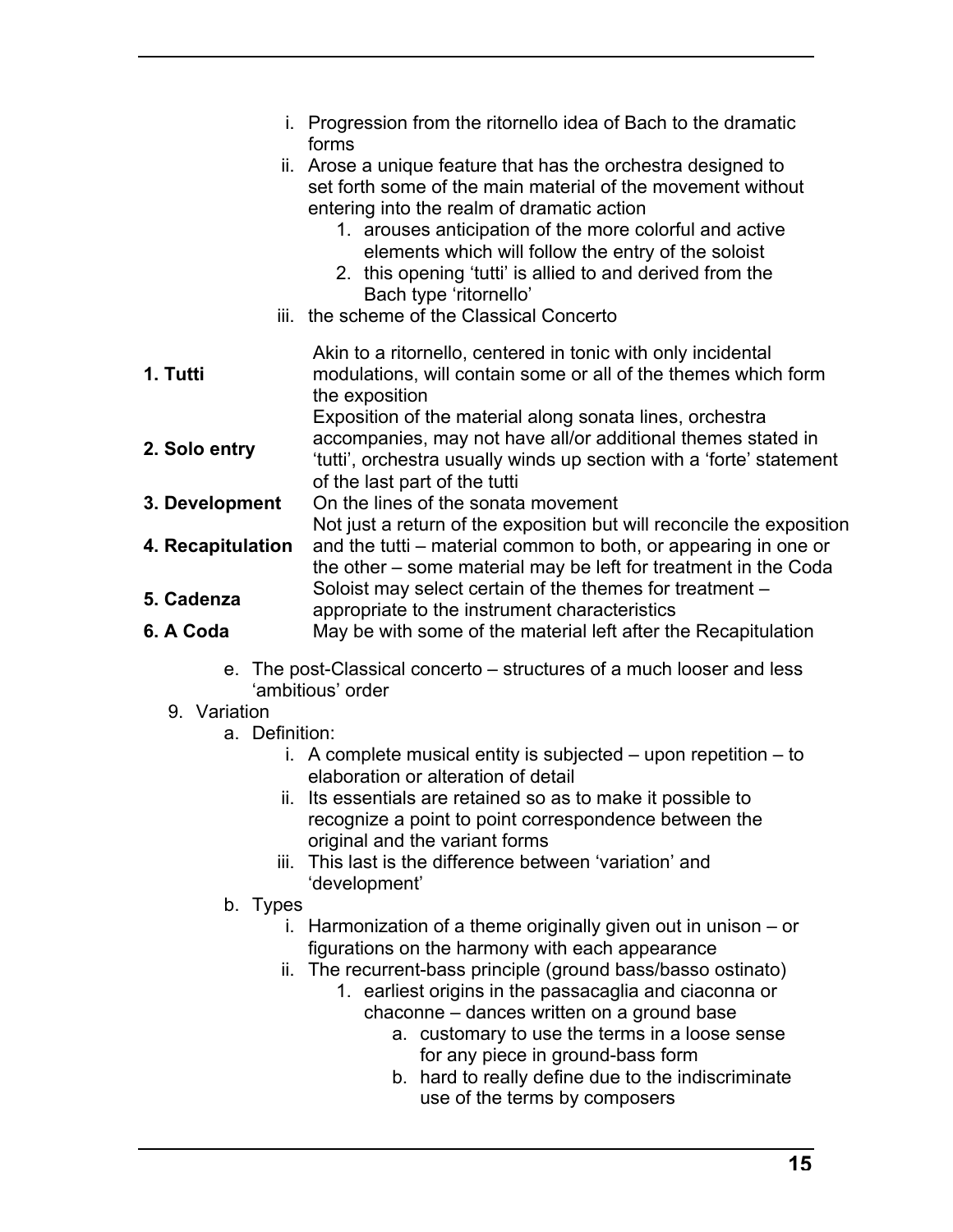- 2. the ground-bass found little favor with classical composers – the sonata form preoccupied there attentions
- iii. Variations upon a self-contained theme forms
	- 1. 'double' variations of dance-tunes in the instrumental suites in which as a rule the time-unit of the original is subdivided into successively smaller particles
	- 2. basic harmony of the theme is the element common to each variations
	- 3. decorative variation decorations of the original
	- 4. Haydn
		- a. two alternating themes a minor and a major which are both given out before either is varied
		- b. following with alternate variations upon each theme
		- c. coda developed with material from the 1<sup>st</sup> theme
	- 5. Beethoven
		- a. Treats the theme not as a foundation to subjected to different forms and degrees of elaboration
		- b. as a simple framework upon which a series of developed musical entities are built
		- c. regards the theme from 3 viewpoints which his variation may concentrate on singly in any two groupings or all
			- i. melody
			- ii. harmony
			- iii. rhythm
- iv. 'free' variation forms
	- 1. from Brahms's day (some instances earlier)
	- 2. regard themes melodic, harmonic, and structural elements – not to varied without destroying but rather to serve a basis of a series of pieces structurally independent of the theme – varied in length, shape, and emotional content
	- 3. offers unlimited scope for ingenuity and artistry, but always on the restricted scale laid down by the individual formal requirements of each separate variation
- 10. Contrapuntal forms
	- a. Those musical forms which owe their existence to the application of counterpoint – 'the conveying of a mass harmony by means of a combination of melodies'
	- b. Fugue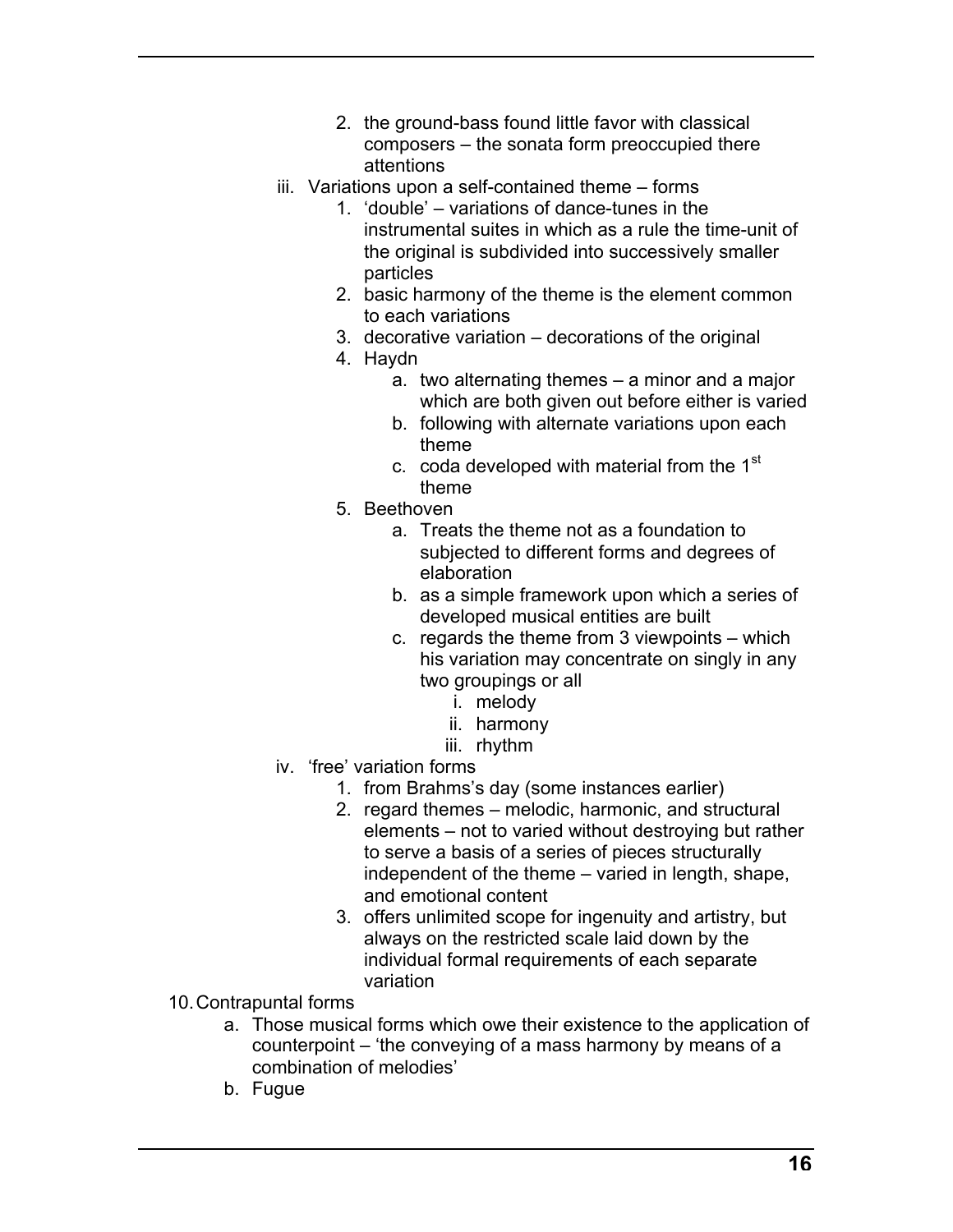- i. A particular form of the texture of the musical fabric musical strands woven according to a method
- ii. A Fugue is a piece in which the fugal method is applied consistently throughout
- iii. Origins in the early days of pure choral church music
	- 1. bringing voices in imitation of one another
	- 2. the tessitura of tenor, bass, treble, and alto naturally led these imitations to take place at intervals of the  $4^{\text{th}}$ ,  $5^{\text{th}}$ , and octave
	- 3. led to the motet form of the  $16<sup>th</sup>$  century each clause is 'fugued' to a thematic scrap of its own, the new clause as a rule overlapping the cadence of the previous one
- iv. during the first part of the  $17<sup>th</sup>$  century, the Ricercare, Canzona, and Toccata became the transitional forms bridging the gap between the motet and the mature Fugue
	- 1. here developed the countersubject in double counterpoint and the stretto (when entry of the answer occurs before the subject is completed, overlapping with it)
- v. led to the achievements of Bach (northern or German tradition) and Handel (Southern or Italian tradition)
- vi. Fugue since Bach
	- 1. in its essentials, the fugue has not changed since Bach's day
	- 2. principles of the fugal method have bee applied by composers from Mozart to Vaughan Williams
	- 3. these are the result of a basic common material and the differing results a commentary on the flexibility, adaptability, and soundness of the fugal method
	- 4. what is different
		- a. greater freedom of action in the matter of the episode
		- b. wider range of key and a more dramatic use of key contrast
		- c. tendency to incorporate non contrapuntal matter by of relief
		- d. a heightened sense of drama
		- e. heightened color with the expansion of the orchestra since Bach's day
- vii. Form
	- 1. Exposition
		- a. The opening section in which all the voices sing the tune which is first given out by one voice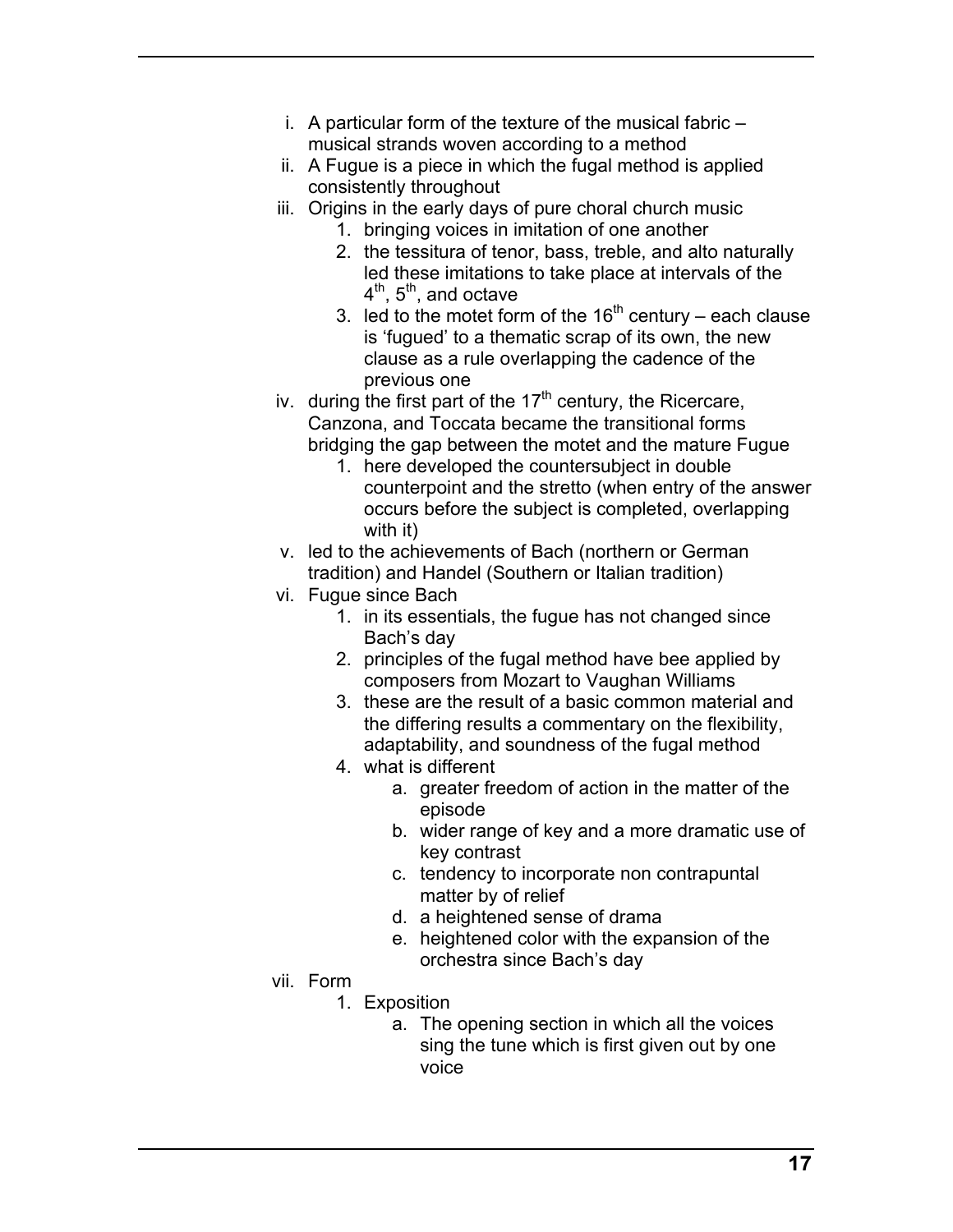- b. No rule as to order of entrance or how many entrances there will be
- c. This opening tune is called the SUBJECT when given by the next voice it is said to be ANSWERED
	- i. Successive entrances alternate between SUBJECT in the Tonic key and the ANSWER in Dominant
	- ii. Real Answer is an exact transposition of the SUBJECT
	- iii. Tonal Answer with some modification with 3 categories (covering a majority of Bach's work and to a lesser extent Handel)
		- 1. subject begins of the dominant note and the answer begins on the tonic – thereafter adjusted to an exact transposition
		- 2. subject begins by moving form tonic to dominant – answered by move from dominant to tonic with the remainder of the answer an exact transposition to the dominant key
		- 3. subject itself modulates from tonic to dominant with the answer adiusted to modulate from dominant to tonic
		- 4. not surprisingly, there are cases where the above does not apply…
			- a. subject and answer might not be in exact alternation
			- b. entries may overlap (stretto)
			- c. melodic inversion of the subject or answer
			- d. subject and answer separated by short stretches of free counterpoint (codettas) – may or may not be derived from the subject matter
- d. Countersubject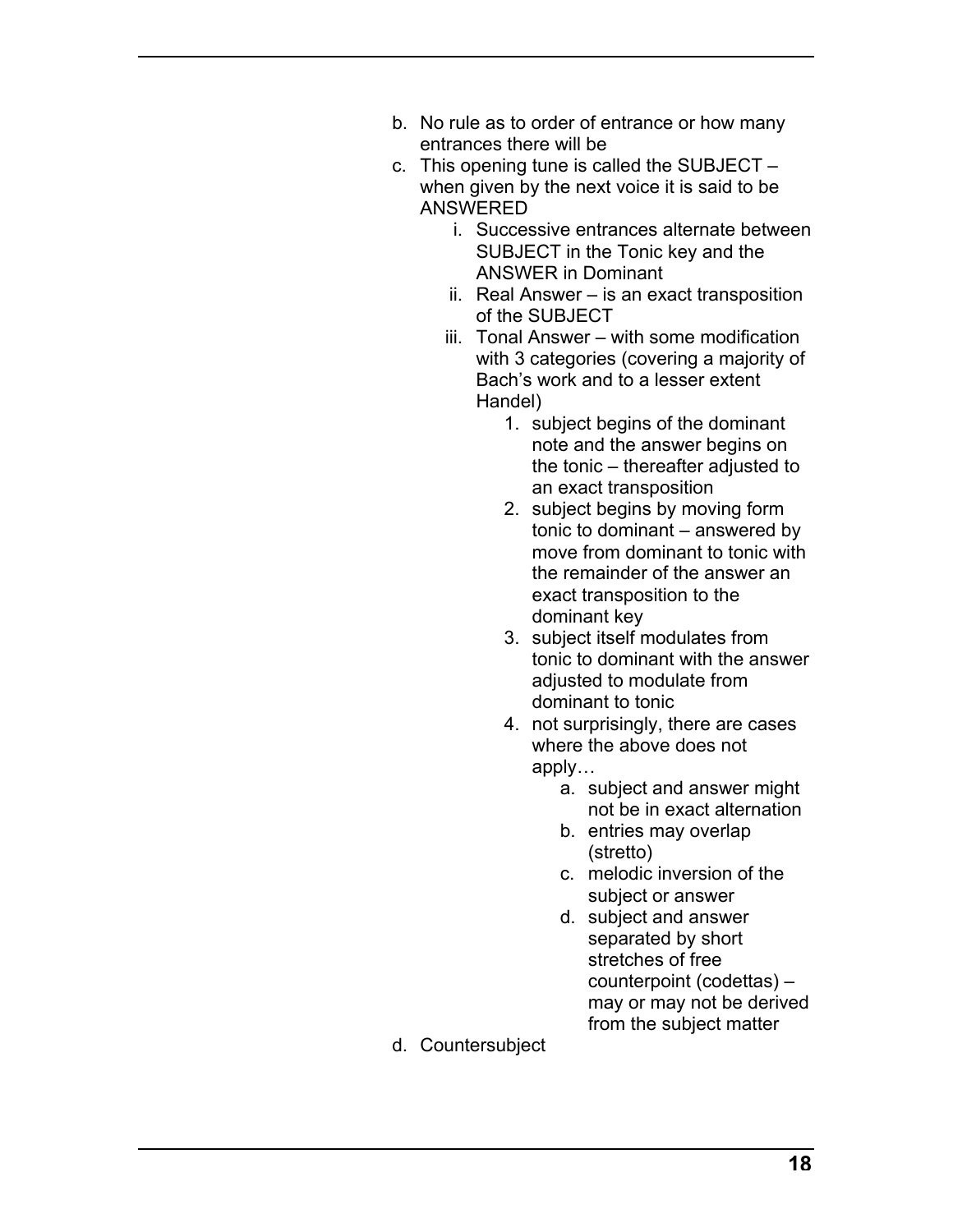- i. When the second voice begins to give the answer the opening voice may do one of two things:
	- 1. it can continue in free counterpoint with the answer – to provide a satisfactory partnership with it
	- 2. it can give out a countersubject
- ii. can only be recognized by reference to later stages of the fugue – where it will be found in company with the subject at all (or most) of its appearances
- iii. essential parts of the countersubject
	- 1. it shall be in 'double counterpoint' with the subject  $-$  i.e. it must be capable of being played either as a treble or a bass to the subject
	- 2. will be well contrasted with it in rhythm and/or melody so it can both can be easily recognized when played simultaneously with the subject
- iv. some fugues have two countersubjects the second is
	- 1. introduced by the first voice when the third voice takes up the subject
	- 2. and while the second voice proceeds with the first countersubject
	- 3. the three melodies are in triple counterpoint – so that any of the three can be bass to the others
- e. redundant entry
	- i. an additional entry usually in the opening voice – in the alternating tonicdominant sequence and before the exposition ends
	- ii. if the opening entries are by voice in order of pitch – High -> Low or Low -> High the countersubject will have been heard only above the subject (or only below) at the point where all the voices have given the subject once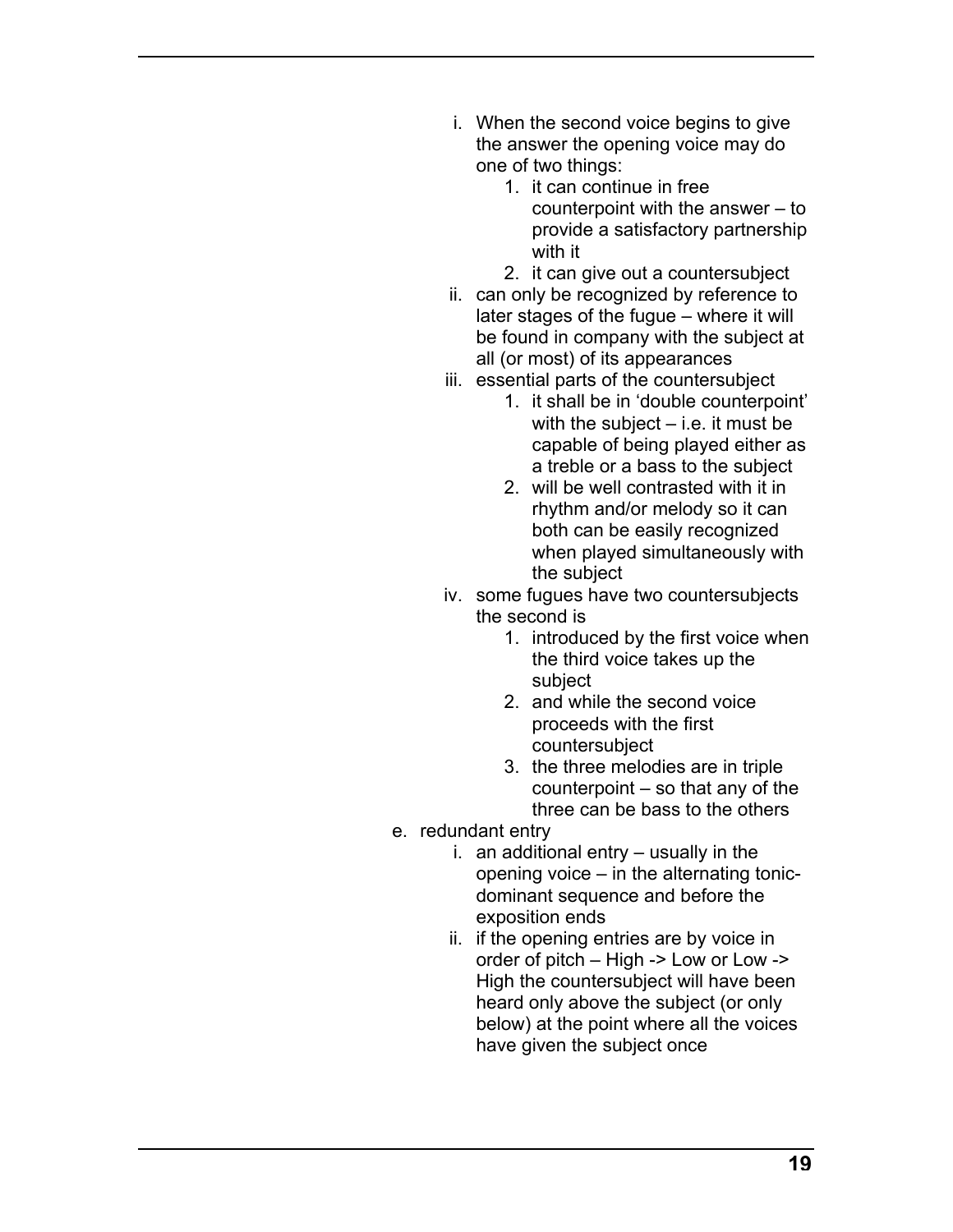|                                      |         | iii.                                                       | countersubject                                                                                                                                                                                                                         | the first voice then has a redundant<br>entry while the last voice has the                                                                                                                                                                                                                                                                                                                                                                                                                                                                                                                                                                                                                                                                                                                                                                                                                                                                                                                                                                                                                                                                                                                                                     |
|--------------------------------------|---------|------------------------------------------------------------|----------------------------------------------------------------------------------------------------------------------------------------------------------------------------------------------------------------------------------------|--------------------------------------------------------------------------------------------------------------------------------------------------------------------------------------------------------------------------------------------------------------------------------------------------------------------------------------------------------------------------------------------------------------------------------------------------------------------------------------------------------------------------------------------------------------------------------------------------------------------------------------------------------------------------------------------------------------------------------------------------------------------------------------------------------------------------------------------------------------------------------------------------------------------------------------------------------------------------------------------------------------------------------------------------------------------------------------------------------------------------------------------------------------------------------------------------------------------------------|
| <b>Treble</b><br>Alto<br><b>Bass</b> | Subject | C. subject<br>Answer                                       | Free<br>C. subject<br>Subject                                                                                                                                                                                                          | Answer-REDUNDANT ENTRY<br>Free<br>C. subject                                                                                                                                                                                                                                                                                                                                                                                                                                                                                                                                                                                                                                                                                                                                                                                                                                                                                                                                                                                                                                                                                                                                                                                   |
|                                      | f.      | counterexposition<br>İ.<br>ii.<br>II.<br>iii.<br>İ.<br>ii. | the entries<br>(and vice versa)<br>incomplete<br>2. The continuation or development<br>and final sections<br>a recapitulation<br>cadence – a 'coda'<br>individual composition<br>utilizing a variety of keys<br>to the home key occurs | optional feature rarely found except in<br>fugues of substantial dimensions<br>really a second exposition in which the<br>tonic and dominant keys are retained for<br>iii. the order of entry is altered – those that<br>had the subject now have the answer<br>iv. these counterexpositions may be<br>a. Several differing procedures are possible<br>i. Some divide the continuation into middle<br>1. Only in those cases where the<br>composer makes a point of a<br>strong final entry (or entries) of<br>the subject in the tonic key $-$ or of<br>2. Depends upon the effect upon<br>the ear $-$ if just a continuous<br>expansion or 'sectional'<br>Some are clearly 'open' 2 part forms<br>Some have a formal extension of the<br>iv. Ultimately each fugue must be<br>described as 'it stands' - as an<br>b. The composer after the exposition usually<br>writes and 'episode' during which a modulation<br>is made to some related key not already heard<br>In that key, entry or entries are made<br>From this alternation of episode and<br>entry the development is built up<br>iii. The modulation away from the basic<br>tonality of the fugue also increases the<br>sense of structural unity when the return |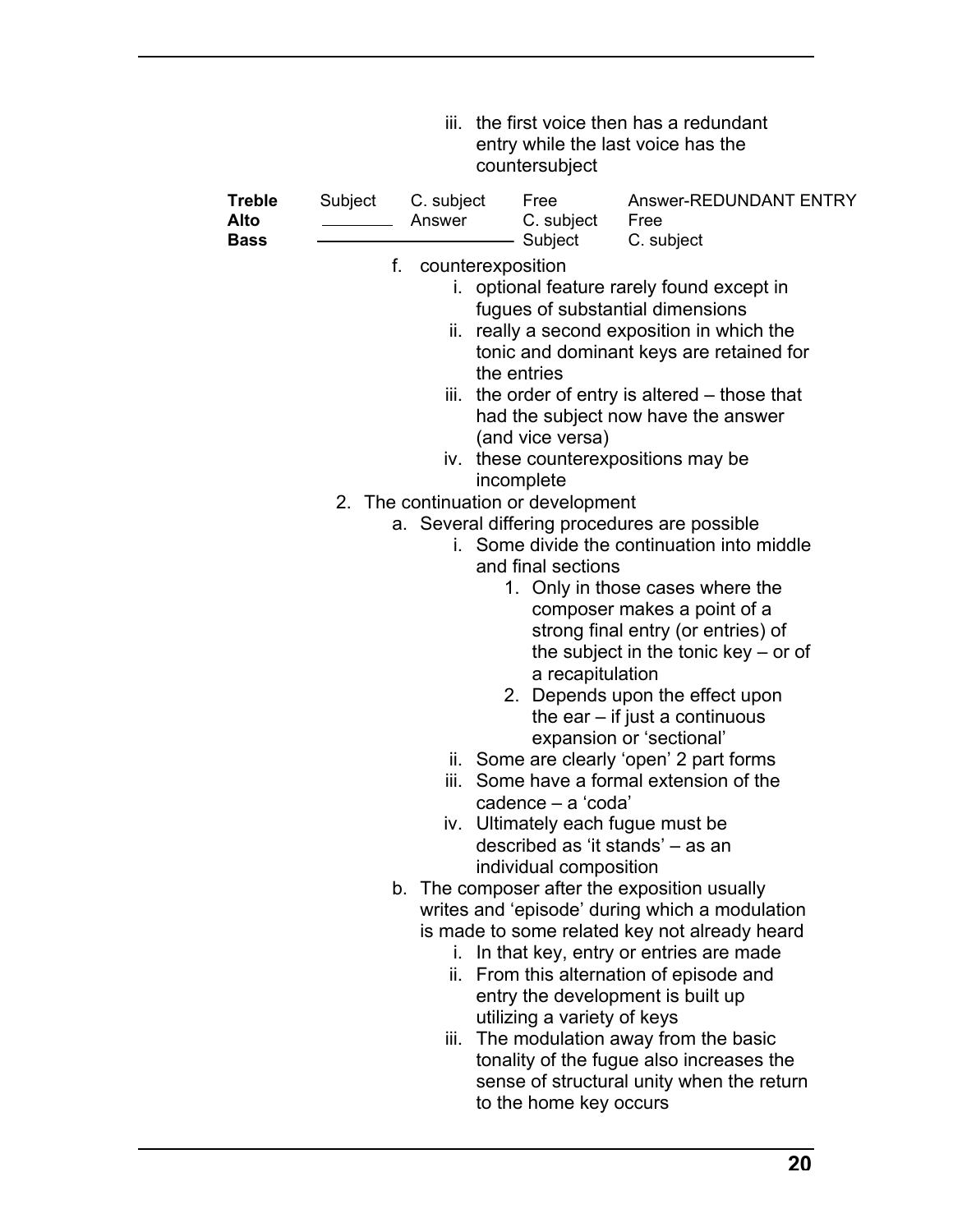- 3. Exposition
	- a. any passage coming after the exposition in which the subject is not actually being sounded
	- b. functions as a vehicle for modulation
	- c. offers a vehicle for thematic development and expansion of figures derived from subject or counter-subject or unrelated
	- d. texture of some fugues is so closely connected as to preclude the use of episodes or reduce them to linking or modulating passages of a beat or two
- 4. Fugal Devices
	- a. Stretto
		- i. When entry of the answer occurs before the subject is completed overlapping with it
		- ii. many fugues exist whose main musical point lies in the systematic employment of the stretto
		- b. Diminution playing the subject in shorter notes
		- c. Augmentation the subject in longer notes
		- d. Cancrizans playing the subject backwards

#### **NB**

The highest artistic point reached in the fugue is not by devices but skilful use of double, triple, and quadruple counterpoint

- 5. More types
	- a. Fughetta a short fugue consisting usually of an exposition and short conclusion with little or no development
	- b. Fugato
		- i. Means 'fugued
		- ii. A passage in a work not otherwise fugal in which voices enter in the manner of a fugal exposition
	- c. Gigue
		- i. A dance
		- ii. An open two part piece consisting of two fughettas
		- iii. The second on a subject which is an inversion of the first
	- d. Accompanied Fugue a piece in which the vocal parts are in fugue with an orchestral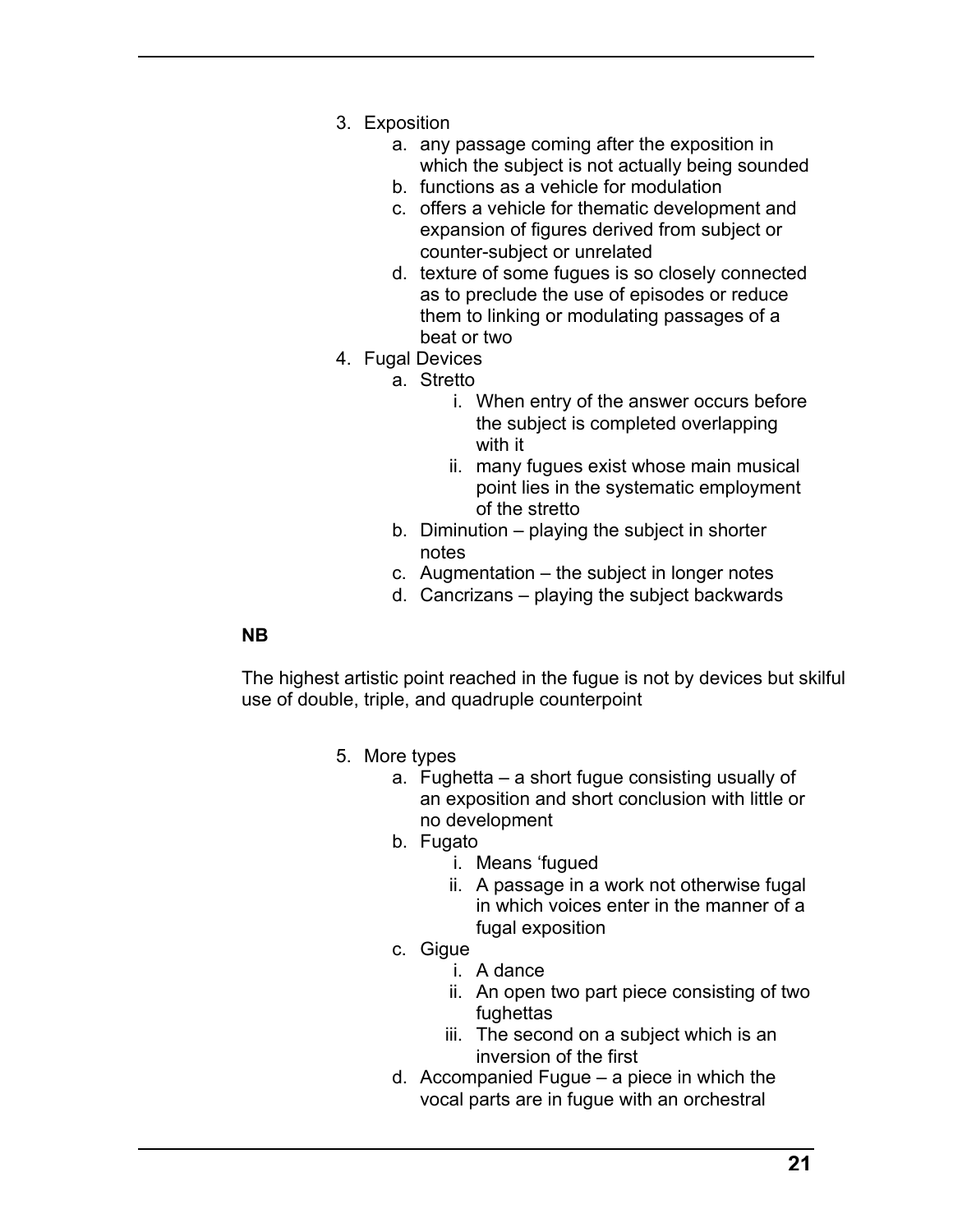accompaniment entirely independent of the themes of the fugue itself

- e. Fugue on a Chorale
	- i. Usually a specialized form of Chorale Prelude
	- ii. During the course of the fugue based on the choral
	- iii. One voice to which no other part in the music is allotted – gives out the entire chorale melody one line at a time in long notes by way of a 'canto fermo'
- c. Canon
	- i. A contraction of 'fuga per canonem' fugue according to the strict rule
	- ii. Like the fugue, it is not a form but a method a piece of music written in canon
	- iii. Strict Rule
		- 1. each participating voice once launched must imitate diatonically the exact movement of the leader from start to finish
		- 2. concession that modulation may be brought about by altering the intervals by means of accidentals in the following parts
		- 3. may be any distance and interval between voices that the composer chooses
		- 4. following voices may be direct or inverted imitations
		- 5. may be diminished or augmented
	- iv. terminology
		- 1. canon in '2 in 1' is one in which two voices participate both having the same melody
			- a. the first number is number of voices, second number is number of melodies
			- b. can have more complex canons '4 in 2' which has four voices with two simultaneous canons
		- 2. round
			- a. form of an endless canon at unison
			- b. each part entering at a fixed interval of time after its predecessor
		- 3. catch
			- a. a round whose words are so arranged as to convey a double or equivocal meaning when sung
			- b. favorites with  $18<sup>th</sup>$  century convivial gatherings
		- 4. two parts of the canon are accompanied by a third in free counterpoint
- 11. Conclusion